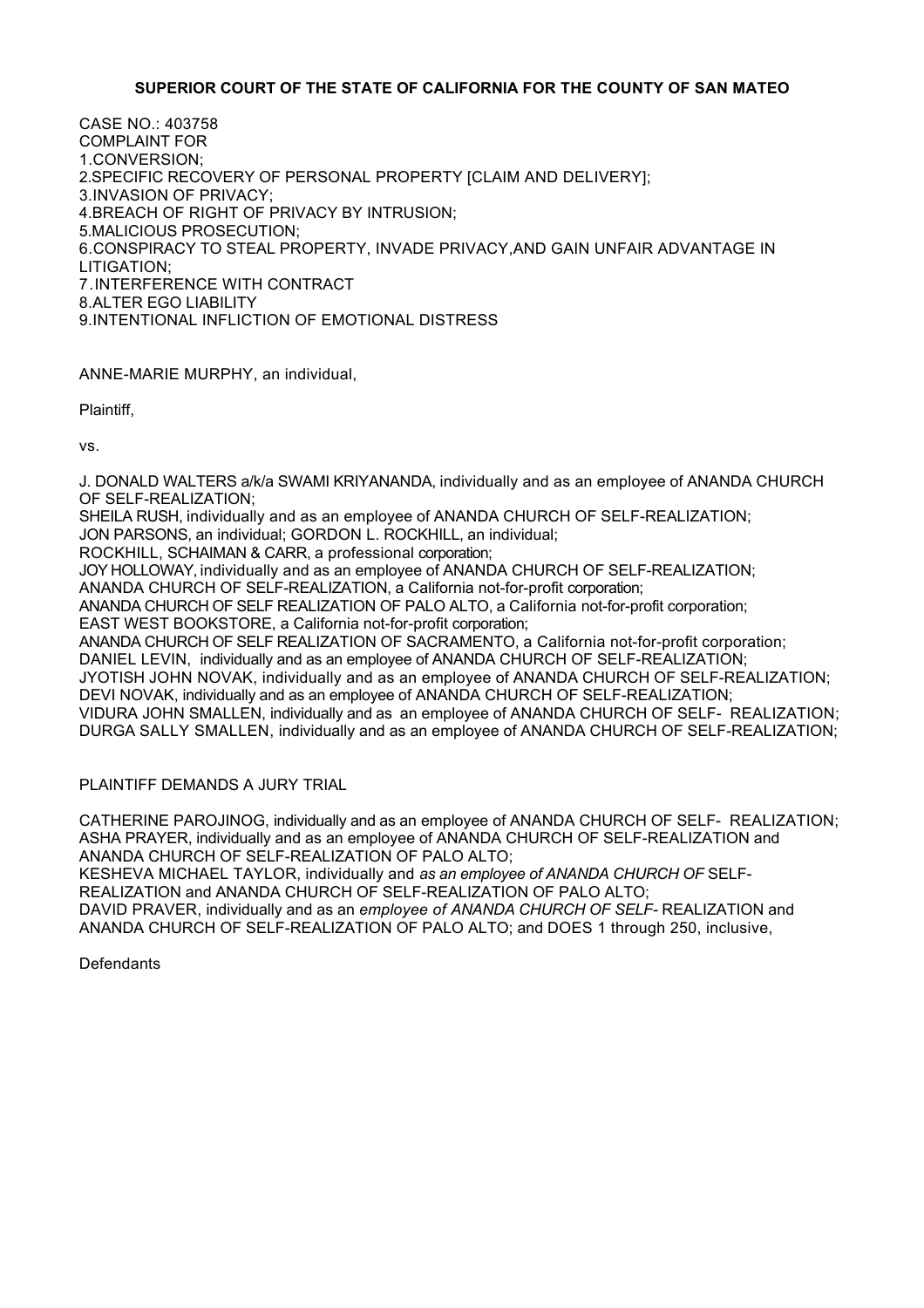### **INTRODUCTION**

Plaintiff Anne Marie Murphy and DOES 1 through 250, inclusive. allege as follows:

#### 1*.* over the course of three years between 1991 and 1994, Plaintiff Anne Marie

Murphy, previously Anne Marie Bertolucci ("MS. MURPHY") was the victim of fraud, undue influence, sexual abuse and exploitation perpetrated by head ministers of a religious cult known as defendant Ananda Church of Self-Realization ("ANANDA"). These ministers or "lightbearers" as they are known inside the Cult, are defendants J. Donald Walters (alk/a "Swami Kriyananda") ("SWAMI") and Daniel Levin ("LEVIN"). MS. MURPHY entrusted her faith and religious devotion to ANANDA, reasonably believing that through ANANDA, she was on her chosen path to truth and spirituality. Defendants SWAMI and LEVIN took unfair advantage of, and breached that intimate trust by exploiting MS. MURPHY'S devotion for defendants' own perverted sexual gratification and lust. Numerous other women were also victims of SWAMI'S sexual abuse and molestation over the course of the past thirty years.

As a result of said defendants' reprehensible conduct, MS. MURPHY suffered emotional breakdowns, stomach ulcers, serious depression and suicidal ideation. In November 1993, SWAMI ordered MS. MURPHY to leave the ANANDA village even though she was physically ill and in deep emotional trauma, had no job, had no money to support herself, and had nowhere to live. On November 21, 1994, MS. MURPHY brought a lawsuit against the ANANDA defendants to vindicate her rights, hopefully end her oppression, and expose the fraud of ANANDA, SWAMI, AND LEVIN, to all members of the ANANDA community and the public at large. That action was *Bertolucci v. Ananda Church of Self-Realization, et al.* (San Mateo County, California, Superior Court Case No. 390230). On February 5, 1998, after a 3.5 month *jury trial, the jurors found for MS. MURPHY,*  rendering it verdict against defendants for \$625,000 and making special findings of fraud, malice and despicable conduct.

In an attempt to further oppress and intimidate MS. MURPHY from bringing her obviously meritorious lawsuit, and without any indicia of justification or probable cause, ANANDA, SWAMI, and LEVIN and instituted a Cross-Complaint against her for defamation, falsely claiming that

virtually all of MS. MURPHY'S allegations against ANANDA, SWAMI and LEVIN were untrue.

That Cross-Complaint was solely based on intentional lies and gross distortions of the truth, and said defendants knew of its utter falsity at the time they filed the Cross-Complaint. Nevertheless said defendants relentlessly prosecuted their baseless Cross-Complaint for nearly three years.

During this time, on or about September 29, 1995, the Rancho Santa Fe law firm of Flynn, Sheridan & Tabb ("FS & T"), one of the law offices representing MS. MURPHY in that prior action, caught an individual trespassing and stealing law firm's documents (and other materials) belonging to FS & T and FS & T's clients that were contained in a receptacle inside its private fenced, secure, and gated compound. The identity of the actual person or entity behind the theft of documents was deliberately concealed for over two years because all witnesses refused to answer who paid for or authorized the September 29, 1995 theft. ANANDA'S defense counsel in the *Bertolucci v. Ananda* case falsely and knowingly denied having any knowledge of the theft. FS & T immediately commenced a thorough investigation to determine the person or entity responsible for the theft, and based on the evidence available and ample probable cause determined that the responsible entity was Gray Care Ware & Fried enrich, a well known law firm with offices in San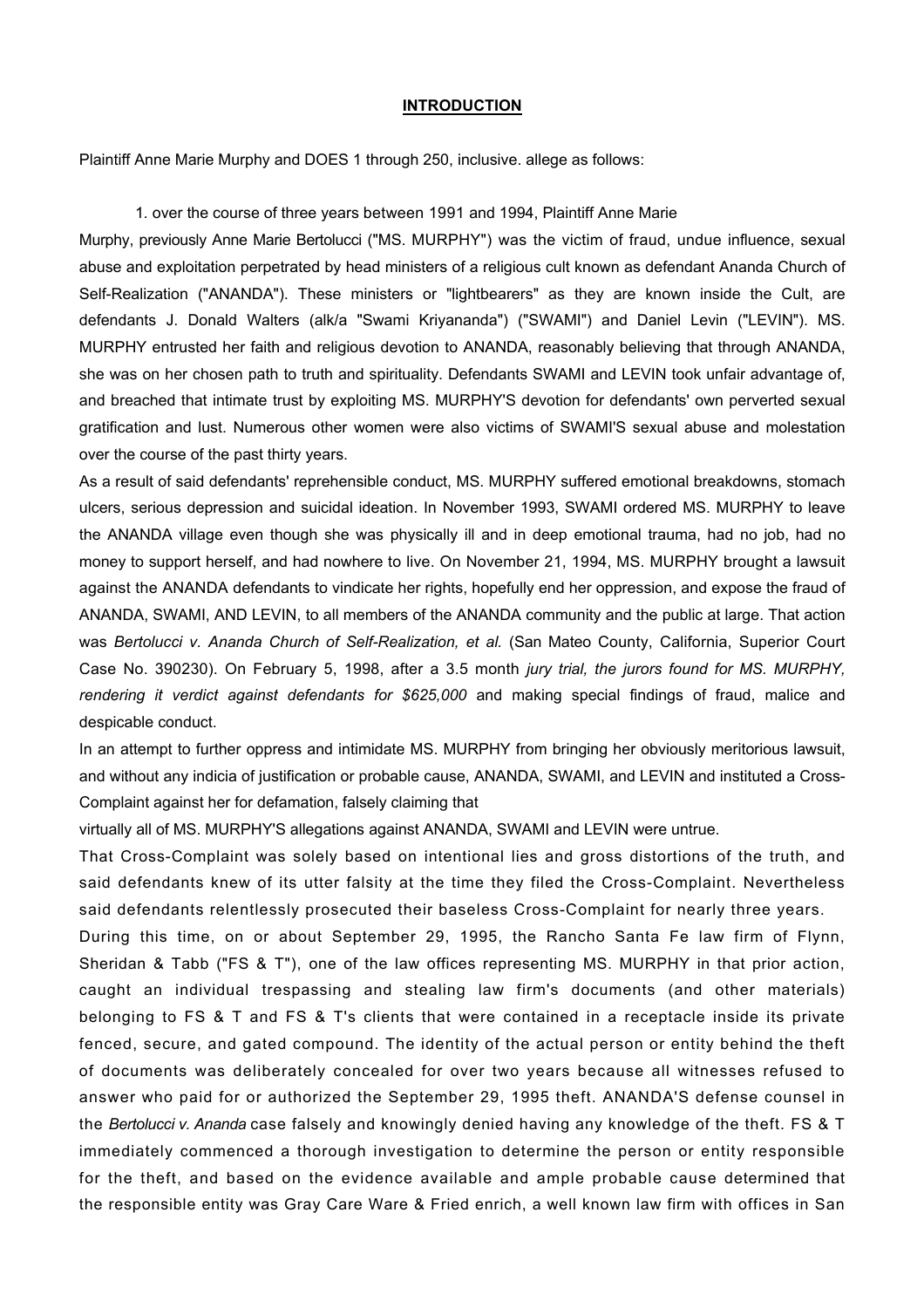Diego who was representing an opponent to one of MS. MURPHY'S counsel's other clients. However, On October 17, 1997, MS. MURPHY'S counsel first obtained discovery which unequivocally showed that ANANDA and its legal team orchestrated and authorized the September 29, 1997 theft, and thus was also responsible.

Shortly before the time of this shocking discovery, SWAMI and LEVIN's frivolous and extortionate Cross-Complaint in the *Bertolucci v. Ananda* case was dismissed on October 1, 1997, with prejudice because it lacked merit, resulting in a favorable termination in MS. MURPHY'S favor.

## **JURISDICTION AND VENUE**

2.Jurisdiction and venue are proper in this Court pursuant to Code Civ. P. §395 as the course of conduct that is the subject of this action occurred in the County of San Mateo, State of California, and the damages exceed this Court's jurisdictional minimum.

#### **PARTIES**

3. Plaintiff Anne Marie MURPHY is a citizen of the United States and is domiciled in the county of Santa Clara, State of California.

4. Defendant J. DONALD WALTERS, also known as SWAMI KRIYANANDA ("SWAMI"), is an individual domiciled in the County of Nevada, City of Nevada City, State of California and an agent and employee of ANANDA.

5. Defendant ANANDA CHURCH OF SELF REALIZATION ("ANANDA") is a California not-for-profit corporation located in the County of Nevada, City of Nevada City, State of California.

6. Defendant DANIEL B. LEVIN ("LEVIN") is an individual domiciled in the County of Nevada, City of Nevada City, State of California and an agent and employee of ANANDA, and an agent and employee of CRYSTAL CLARITY.

7. Plaintiffs are informed and believe and allege thereon that at all times mentioned herein there was such a unity of interest and control among ANANDA, ANANDA CHURCH OF PALO ALTO, EAST WEST BOOKSTORE, ANANDA CHURCH OF SACRAMENTO, SWAMI and DOES 1 to 15, inclusive, that said corporations functioned as the alter ego of SWAMI to the extent that their separate corporate existence should be dispensed with and that said corporations and SWAMI should be treated as one.

8. Defendant SHEILA RUSH is an individual domiciled in the County of Nevada, Cityn of Nevada City, State of California and an agent and employee of ANANDA.

9. Defendant JON PARSONS is an individual domiciled in the County of Santa Clara, City of Palo Alto, State of California.

10. Defendant GORDON L. ROCKHILL is an individual domiciled in the City of Redwood City, County of San Mateo, State of California.

11. Defendant ROCKHILL, SCHAIMAN AND CARR is a professi.-nal corporation domiciled in the City of Redwood City, County of San Mateo, State of California.

12*.* Defendant JOY HOLLOWAY is a resident of the City of Helena, State of Montana and an agent and employee of ANANDA.

13. Defendant ANANDA CHURCH OF SELF REALIZATION OF PALO ALTO is a California not for profit corporation with its principal place of business in the City of Palo Alto, County of Santa Clara, State of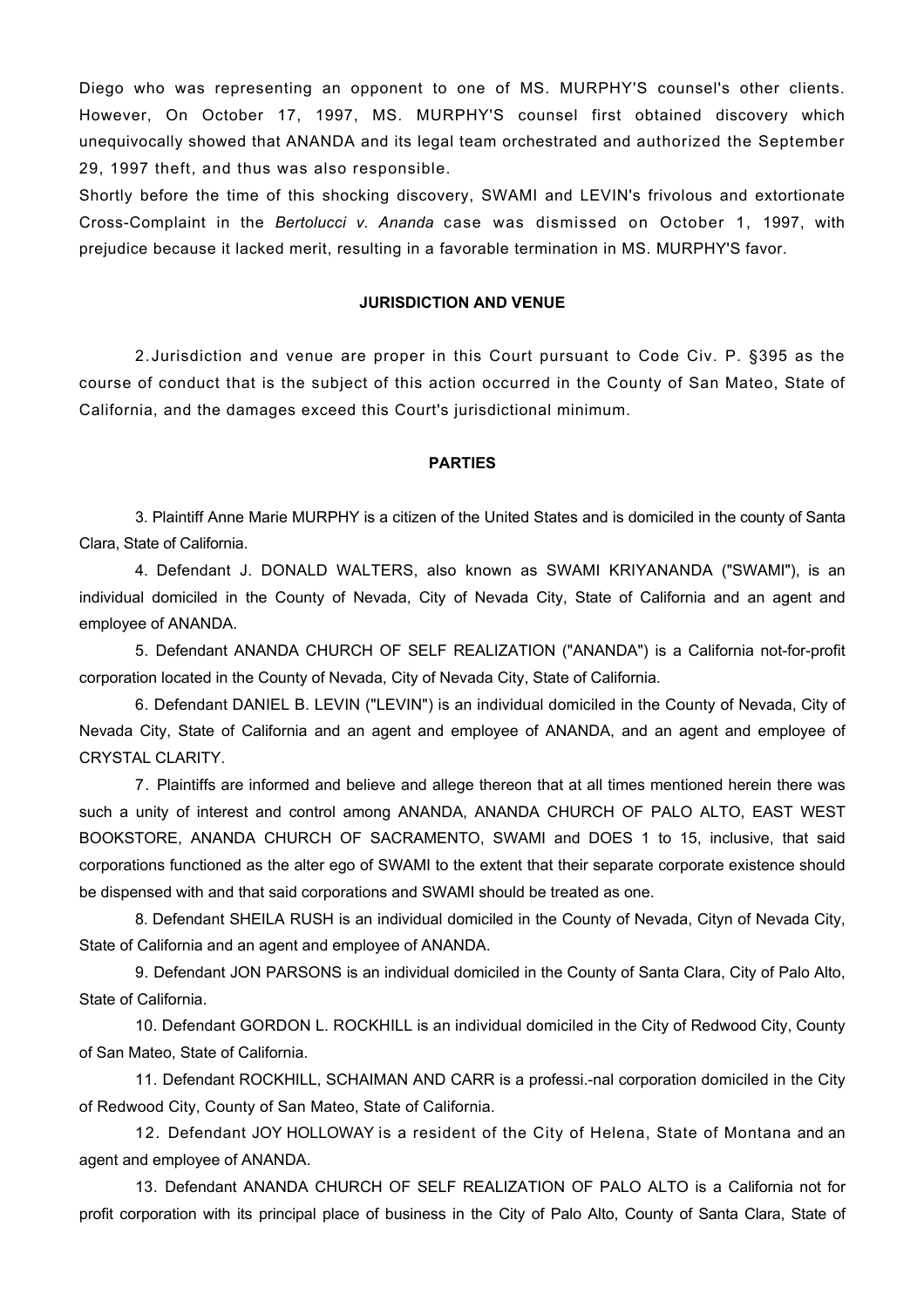California.

14. Defendant EAST WEST BOOKSTORE, INC., is a California not for profit corporation with its principal place of business in the City of Mt. View, County of Santa Clara, State of California.

15. Defendant ANANDA CHURCH OF SELF REALIZATION OF SACRAMENTO is a California not for profit corporation with its principal place of business in the City of Rancho Cordova, County of Sacramento, State of California.

16. Defendant JYOTISH JOHN NOVAK is an individual domiciled in the County of Nevada, City of Nevada City, State of California and an agent and employee of ANANDA.

17. Defendant DEVI NOVAK is an individual domiciled in the County of Nevada, City of Nevada City, State of California and an agent and employee of ANANDA.

18. Defendant VIDURA JOHN SMALLEN is an individual domiciled in the County of Nevada, City of Nevada City, State of California and an agent and employee of ANANDA.

19. Defendant DURGA SALLY SMALLEN is an individual domiciled in the County of Nevada, City of Nevada City, State of California and an agent and employee of ANANDA.

20. Defendant CATHERINE PAROJINOG is an individual domiciled in the County of Nevada, City of Nevada City, State of California and an agent and employee of ANANDA.

21. Defendant ASHER PRAVER is an individual domiciled in the City of Mountain View, County of Santa Clara, State of California and an agent and employee of ANANDA, and an agent and employee of Ananda Church of Self Realization of Palo Alto.

22. Defendant KESHEVA MICHAEL TAYLOR is an individual domiciled in the County of Santa Clara, City of Mountain View, State of California and an agent and employee of ANANDA, and an agent and employee of Ananda Church of Self Realizatic' of Palo Alto.

23. Defendant David Prayer is an individual domiciled in the City of Mountain View, County of Santa Clara, State of California and an agent and employee of ANANDA, and an agent and employee of Ananda Church of Self Realization of Palo Alto.

24. Plaintiff is unaware of the true names and capacities of Defendant Does 1-250 inclusive, and therefore sues said Defendants by said fictitious names and will ask leave of Court to amend this complaint to show their true names and capacities when the same have been ascertained.

25. Plaintiff is informed and believes and therefore alleges that at all times herein mentioned, each of the Defendants was the agent, employee, partner, joint venturer, and\or conspirator with each of the remaining Defendants, and in doing the things hereinafter alleged,was acting within the course and scope of such agency,employment, partnership, and/or joint venture, and/or in furtherance of such conspiracy, and with permission of each Co-Defendant.

26. At all times relevant, most of the injuring acts complained of occurred in San DiegoCounty, California.

# **FACTUAL ALLEGATIONS**

27. Defendant J. DONALD WALTERS a/k/a SWAMI KRIYANANDA ("SWAMI") holds himself out to the public as a purported "guru" and "swami," who, from 1948 through 1952, was supposedly a "direct disciple" of a revered Hindu religious figure named Paramahansa Yogananda. After being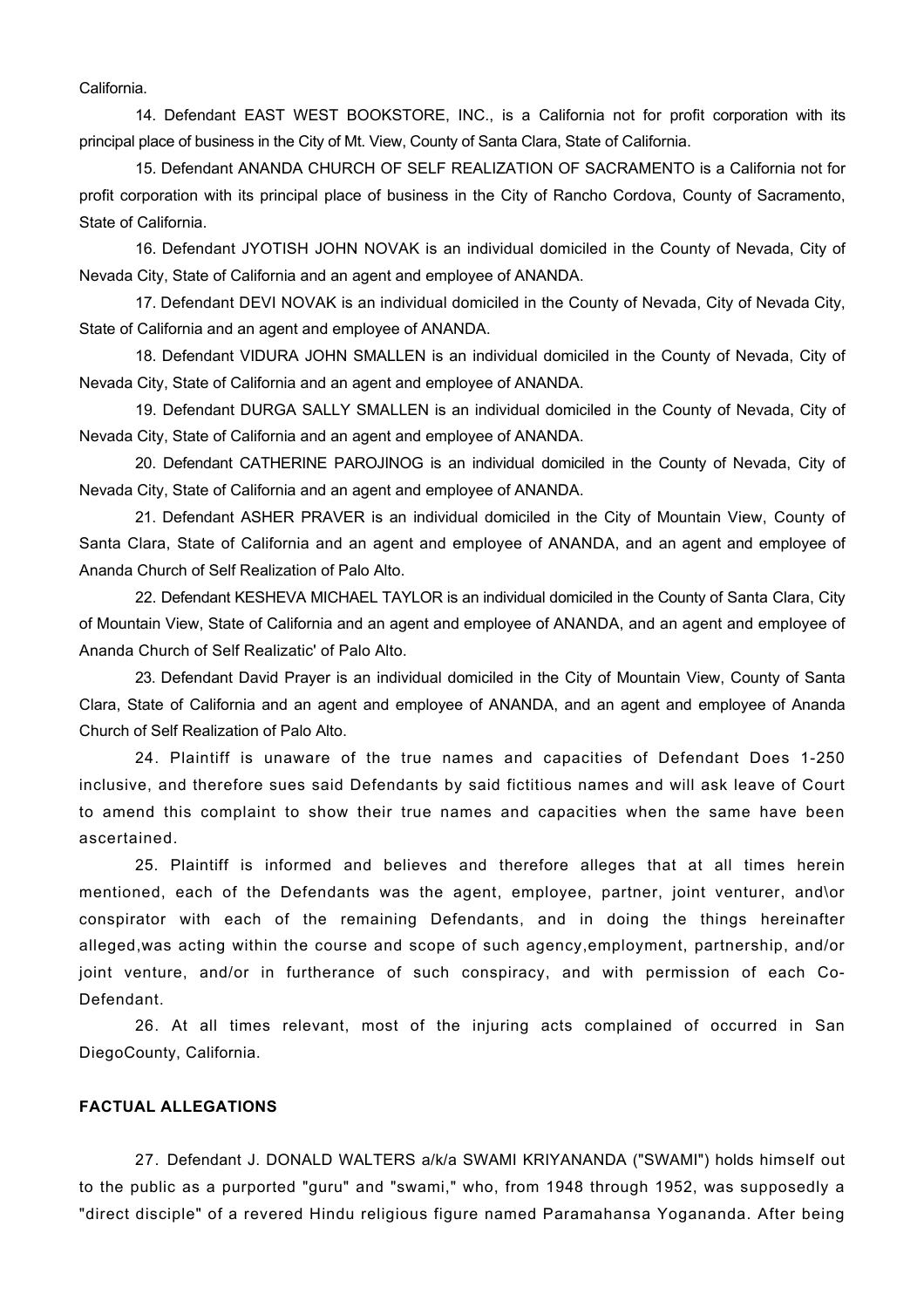expelled from Paramahansa Yogananda's religious organization in or about 1962 for misconduct, SWAMI began to hold himselfout as the "spiritual successor" to Paramahansa Yogananda. SWAMI further claimed to the public, and continues to claim to the public, including plaintiff, that he was ordained in the ancient Indian religious order known as the "Swami Order." Since 1969, SWAMI has held himself out to the public and to plaintiff as a renunciant monk who had renounced sex, material possessions and money for a purely spiritual life.

28. However, beginning as early as while SWAMI was still in Paramahansa Yogananda's organization, SWAMI used his standing as a purported religious leader and direct disciple of Paramahansa Yogananda to gain frequent access to young, impressionable females, with whom he could have sexual contact.

29. From in or about 1969, when SWAMI started defendant Ananda Church of Self Realization ("ANANDA"), through and including the present, SWAMI continued to hold himself out as a celibate monk, while using his position of trust and authority to induce people to join his cult, donate money to his organization, which he would take for himself, and have sexual contact with him.

30. At all times, SWAMI maintained absolute control over ANANDA CHURCH and the lives of his alleged "disciples."

31. Thus, from 1969 to the present, on a continuing and ongoing basis SWAMI used the absolute authority as a tool for the creation of an environment hostile to women and as a mechanism for the sexual exploitation of women whom he had defrauded into affiliating with ANANDA, CRYSTAL CLARITY and with him and whom SWAMI thereafter unduly influenced and coercively persuaded into submitting to his extortionate sexual demands.

32. As part of SWAMI's continuing efforts to maintain his cult, in ANANDA CHURCH, SWAMI holds himself out as one whom has renounced all sensual pleasures, and maintaining a direct channel to God. SWAMI importunes his followers to maintain absolute trust in him because he is, according to him and his ministers, a human being that is superior to them. Said representations were made to plaintiff herein.

33. As acknowledged by SWAMI, his established pattern of sexual harassment and exploitation is to ask for a massage and then to turn said massage into a sexual encounter. SWAMI has engaged in the sexual harassment of many members of his alleged "church," including the following: Thora McDonnell in 1967; Chandra Slavonic in 1968; Marilyn Stewart in the early 1970s; Kamala Willey in 1981-1982; Denise Peterson in 1981- 1982; Kimberly Moore in 1979 - 1983; Deborah Donie-Seligson in 1980 - 1983. In addition, although in IRS filings, the defendants have represented that SWAMI only allows sex within marriage in order to qualify as a tax-exempt organization, SWAMI actually condones and encourages sexual contact between ministers and parishioners, between himself and parishioners and has established and maintained an environment that is predicated upon the sexual degradation and exploitation of women.

34. Plaintiff became affiliated with ANANDA in January 1991 in the County of Santa Clara, City of Palo Alto, at which time and repeatedly thereafter she was told, orally and in writing, that she would be studying the teachings of Paramahansa Yogananda, a spiritual teacher from India who had died in 1952. Asha Prayer, an ANANDA member who was the Spiritual Head of the Palo Alto Community encouraged plaintiff to leave her husband and move into the Ananda community, stating that her husband was holding her back from God, by not encouraging and supporting her in her involvement in ANANDA CHURCH. Anandi Cornell, an ANANDA CHURCH member who was the head of "training" at Ananda Village told plaintiff that plaintiff was safe in ANANDA CHURCH. Asha Prayer and Anandi Cornell, ANANDA CHURCH members, advised plaintiff that she would be in a safe environment guided by ministers who were sincerely interested in her mental well-being and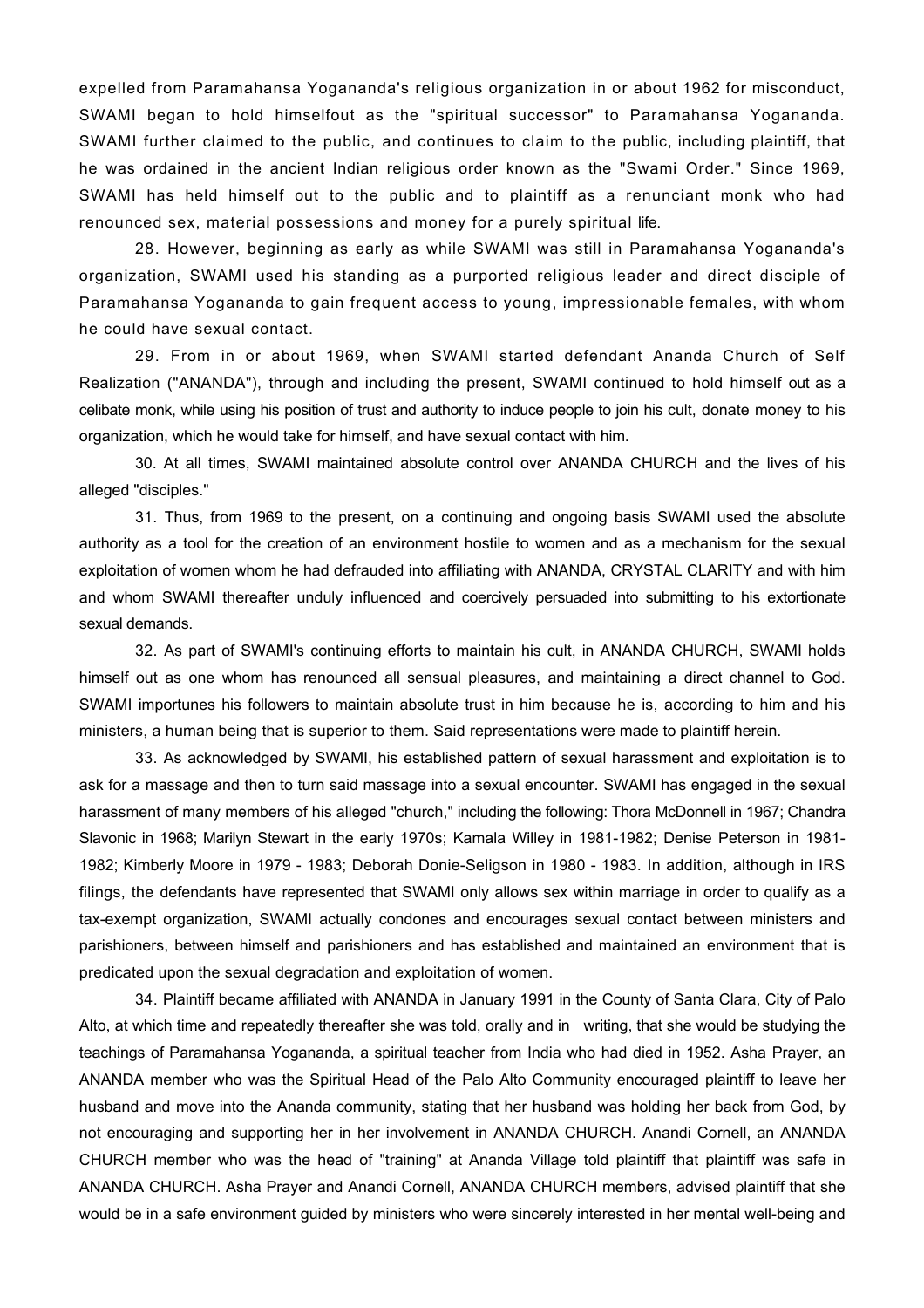would protect her and who would encourage her spiritual growth. Plaintiff was told that a personal counselor would be appointed to aid plaintiff in her spiritual growth and to counsel her regarding any psychological and marital problems she was experiencing. Moreover, SWAMI held himself out as a living saint in whose guidance plaintiff could rely and trust and as a "swami" under the ancient Hindu "Swami Order" of India, an Order which upholds celibacy as one of its fundamental tenets.

35. But for the representations that SWAMI was a celibate renunciant, and the other representations by the defendants and their agents, plaintiff never would have joined the cult and thereby subjected herself to defendants' mind control and coercive persuasion.

36. Said representations were false and made in order to induce plaintiffs reliance thereon so that plaintiff would unwittingly expose herself to an atmosphere of coercive persuasion and undue influence which would result in stripping plaintiff of her free will and autonomy.

37. The true facts are that SWAMI and ANANDA CHURCH practiced coercive persuasion which included but was not limited to isolation, monopolization of time, positive and negative reinforcement, peer group pressure, hypnosis, prohibition against dissent and the induction of fear, guilt and emotional dependency for the purpose of dominating plaintiff so as to exploit her loyalty and allegiance that was obtained by the imposition of such practices without her knowledge or consent regarding such coercive persuasion. Said true facts were not known to plaintiff and had such facts been known she would not have participated in the activities As are alleged herein.

38. Plaintiff relied upon the truth of the representations set forth above, and such reliance was justified, and based upon her reliance upon the aforementioned representations, plaintiff became increasingly involved in ANANDA CHURCH which included moving to ANANDA CHURCH's village in Nevada City in June 1992 where thereafter she became increasingly "integrated" into ANANDA CHURCH, exposed to its atmosphere of coercive persuasion, and thereby induced to submit to the directives of ANANDA CHURCH senior ministers and leaders as well as performing work for its various businesses, including a retail store named "Mountain Song."

39. In late 1.992 LEVIN was Vice-President of Sales for CRYSTAL CLARITY, a senior Ananda minister, and had been a resident of the Ananda community for almost 20 years.At this time LEVIN spoke to plaintiff outside Mountain Song, and advised plaintiff that me he was getting a job for her at CRYSTAL CLARITY where he worked. At the beginning of said conversation LEVIN hugged plaintiff and offensively touched plaintiff in a sexual manner. Said conduct confused plaintiff because she knew that LEVIN was a minister and married; thus she presumed the touching to have been an "accident."

40. In January 1993, plaintiff was deployed as a data entry clerk at CRYSTAL CLARITY where she worked long hours, was never given overtime for employment six-days per week, eight to ten hours per day primarily performing work on a computer, resulting in the development of carpaltunnel syndrome which she developed in consequence of such performance of work. When plaintiff complained to Padma McGilloway, President of CRYSTAL CLARITY, of being tired or overworked, McGilloway told plaintiff that plaintiff was not channeling God's energy correctly because God's energy is inexhaustible, which humiliated plaintiff because she did not always have a joyful, willing attitude. Plaintiff began to experience severe back and neck aches and extreme fatigue.

41. In January, February and March 1993, LEVIN became increasingly friendly with plaintiff during the course of her employment at CRYSTAL CLARITY, standing very close to her, flirting with her, and several times "accidentally" touching her breasts. During this time, LEVIN was also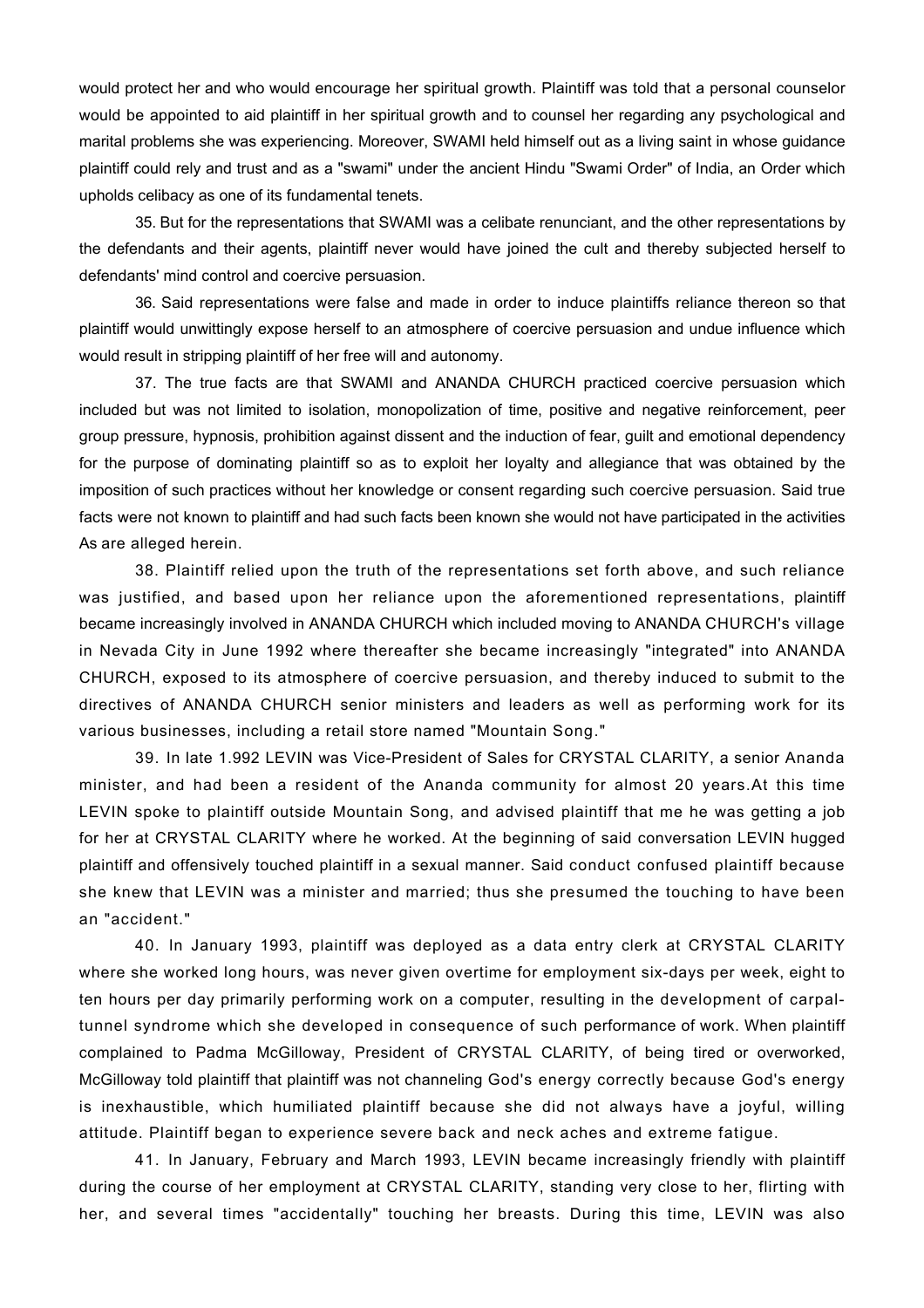acting as a minister at the workplace, conducting meditation services, and performing the "Purification CeremQny." During this "ceremony" LEVIN required plaintiff to kneel before him while he touched her chest, and at times her breast, with his finger and "transmitted spiritual energy" to her. During this time, plaintiff sought and received therapeutic and psychological counseling about her pending separation from her husband.

42. In April 1993 his wife left for Italy for three weeks to visit her family, LEVIN asked plaintiff at work if she would like to cook for him at his house while his wife was away. When plaintiff declined, LEVIN began to work late at the office where plaintiff had already for some time been working into. the evenings to keep up with her workload. One night when plaintiff and LEVIN were working together late, he asked her to walk on his back as he was experiencing back pain, which she did. Over Easter weekend, LEVIN started hugging plaintiff every time he saw her around the Ananda community. After plaintiff confronted him about his advances, on the way to work LE\/IN told her that he was attracted to her. LEVIN explained that this was common at ANANDA CHURCH because the members have all been together for so many lifetimes. LEVIN further stated that he had recognized plaintiff as a lover and wife from past lives. LEVIN also stated that plaintiff was "very flirtatious," had "too much sexual magnetism," and that he was like "a puppy dog being pulled into" [plaintiffs] web." Since plaintiff knew LEVIN as a minister and a long-time practitioner of yoga, she trusted in his integrity and believed everything he told her. From June to November 1993, LEVIN gave plaintiff examples of this happening before, and alluded that it was completely acceptable at the ANANDA CHURCH. LEVIN advised plaintiff that what was happening was perfectly natural, very romantic and had God's blessing.

43. A few days later when plaintiff was taking a walk at lunchtime, LEVIN drove up beside her and asked if she would take a drive with him. LEVIN told plaintiff he was having a hard time working with her, that he was "strongly attracted" to her and that plaintiff felt like a "part of him," and she "belonged" to him. At the end of the conversation LEVIN hugged plaintiff and kissed her cheek.

44. In late April, 1993, LEVIN and plaintiff took a drive in a car, stopped at a park where LEVIN kissed plaintiff on the lips. LEVIN then told plaintiff he was in love with her and asked her to be his mistress; she declined.

45. LEVIN started staring at plaintiff at work often, and coming over to her desk frequently to talk to her, causing plaintiff an enormous amount of emotional stress in her working environment. LEVIN told plaintiff that she couldn't tell any of the women ministers at ANANDA CHURCH about his attraction because they were all friends of his wife and would tell her. When LEVIN told plaintiff not to tell anybody about what was happening she believed he knew best, and thus she obeyed.

46. While his wife was away LEVIN asked plaintiff to call him a lot at home which she did. On approximately April 24, 1993, the evening before his wife was to return from Italy, LEVIN talked to plaintiff for several hours at his house about their relationship.

47. On or about April 25, 1993 after LEVIN had given the sermon at Sunday Service, he asked plaintiff to go for a drive with him. He parked by some woods, asked plaintiff to go for a walk and commenced sexual advances, partially unclothing plaintiff and feeling plaintiffs body. LEVIN's wife returned the following day, and he thereafter ignored plaintiff at work for some time, which caused plaintiff a lot of emotional anguish and confusion.

48. During one day in May 1993, at lunch-time when plaintiff was driving to the gym to exercise, LEVIN asked her for a ride to his gym, but on the way he decided to work out with plaintiff in a gym in Grass Valley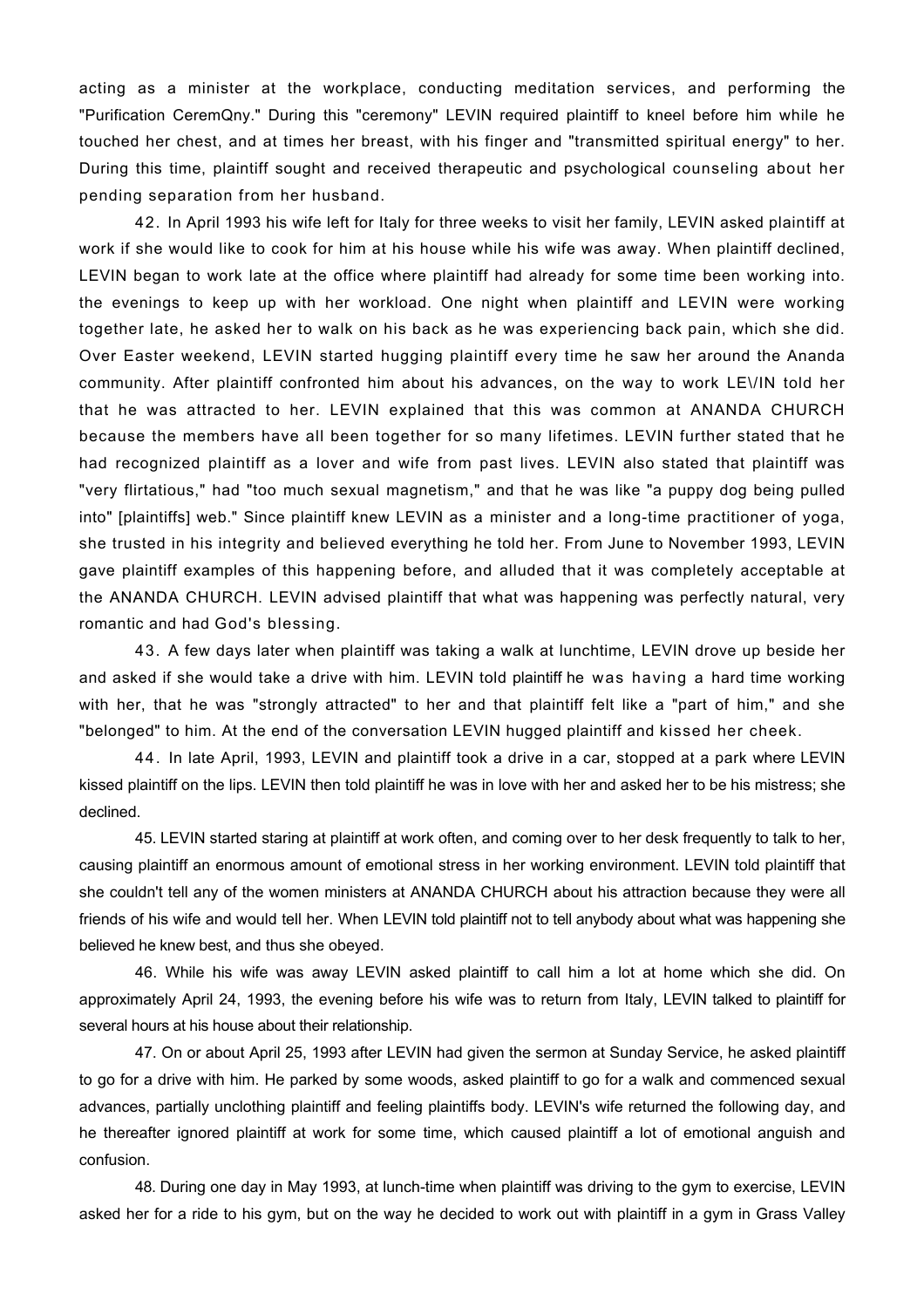instead. At the gym LEVIN came into the dance studio where plaintiff was exercising alone and began kissing her. LEVIN pulled down plaintiffs leotard, fondled her breasts and then rubbed himself against plaintiff until he ejaculated, causing plaintiff to experience great shock. LEVIN said "I can't believe how you make me feel." On the drive back to work, plaintiff directed LEVIN to leave her alone, particularly because it was difficult for her to protect herself from his advances.

49. On or about May 16, 1993, LEVIN telephoned plaintiff while she was working at CRYSTAL CLARITY, and stated "I almost raped you [at the dance studio], anyone could have walked in." This statement caused plaintiff further and increased fear, great emotional stress, and quilt.

50. On or about May 18, 1993, she spoke to Vidura Smallen, a/k/a John Smallen, the General Manager of ANANDA CHURCH and CRYSTAL CLARITY and told him that LEVIN was making sexual advances toward her, and to tell LEVIN to leave her alone. Vidura Smallen advised plaintiff that if the situation was "too intense" for her, he would get her a job elsewhere at the ANANDA CHURCH. Plaintiff complained further that since LEVIN was the one whom was making sexual advances toward her, it was unfair that she had to get the new job. Vidura told plaintiff later that she "was a big girl, that she had 'been around' and that her behavior was inappropriate." Plaintiff experienced further and increased guilt and shame as a result of the sexual advances made toward her by LEVIN.

51. Plaintiff is informed and believes, based on what LEVIN told her, that Vidura Smallen told him "if he was going to have an affair to do it out in the world, and not on his own doorstep where his wife would find out."

52. Thereafter, in late May 1993, SWAMI directed plaintiff to visit him at his home for four consecutive evenings of "psychological counseling sessions." Plaintiff had been told by Padma McGilloway that she was very "lucky" to receive such special attention from SWAMI, and that SWAMI was taking a very "special" interest in plaintiffs spiritual growth. Padma McGilloway had explained to plaintiff that SWAMI was "helping" plaintiff with her "spiritual tests." Plaintiff was confused when Elizabeth Barrett; a married ANANDA CHURCH member, frequently gave SWAMI full-body massages, acted romantically with SWAMI and spoke to one another like lovers; advised plaintiff that SWAMI "loved" her, and plaintiff was a "part of SWAMI." Many ANANDA CHURCH members told plaintiff that she was a "great soul," and was "spiritually ready" to spend more time with SWAMI.

53. During the course of said evenings of unsupervised counseling sessions, SWAMI asked plaintiff to massage him, and had plaintiff watch several videos while alone with him alone together. One of the videos had an erotic sex scene where a woman was giving the man oral sex. SWAMI inappropriately touched and massaged plaintiffs neck, adjusted it, and then placed plaintiffs head in his lap, while he massaged it futther. The course of this "counseling session," SWAMI rubbed plaintiffs cheek against his penis. In addition, SWAMI frequently hugged plaintiff, kissed her on the cheek, and looked at her lovingly.

54. Plaintiff was confused at the time as to why this "Saint" SWAMI would be watching movies with erotic scenes but believes now after hearing of his sexual harassment of other women and his pattern of seduction, that she was being prepared to be his next sexual partner.

55. Plaintiff lived at the "Seclusion Retreat" at Ananda Village. On or about the end of June 1993 SWAMI directed LEVIN to stay at the "Seclusion Retreat." At such time SWAMI asked plaintiff to leave the retreat and find another place to live indefinitely while LEVIN was in seclusion. When plaintiff returned to her home after a week of staying at other places, LEVIN was still there for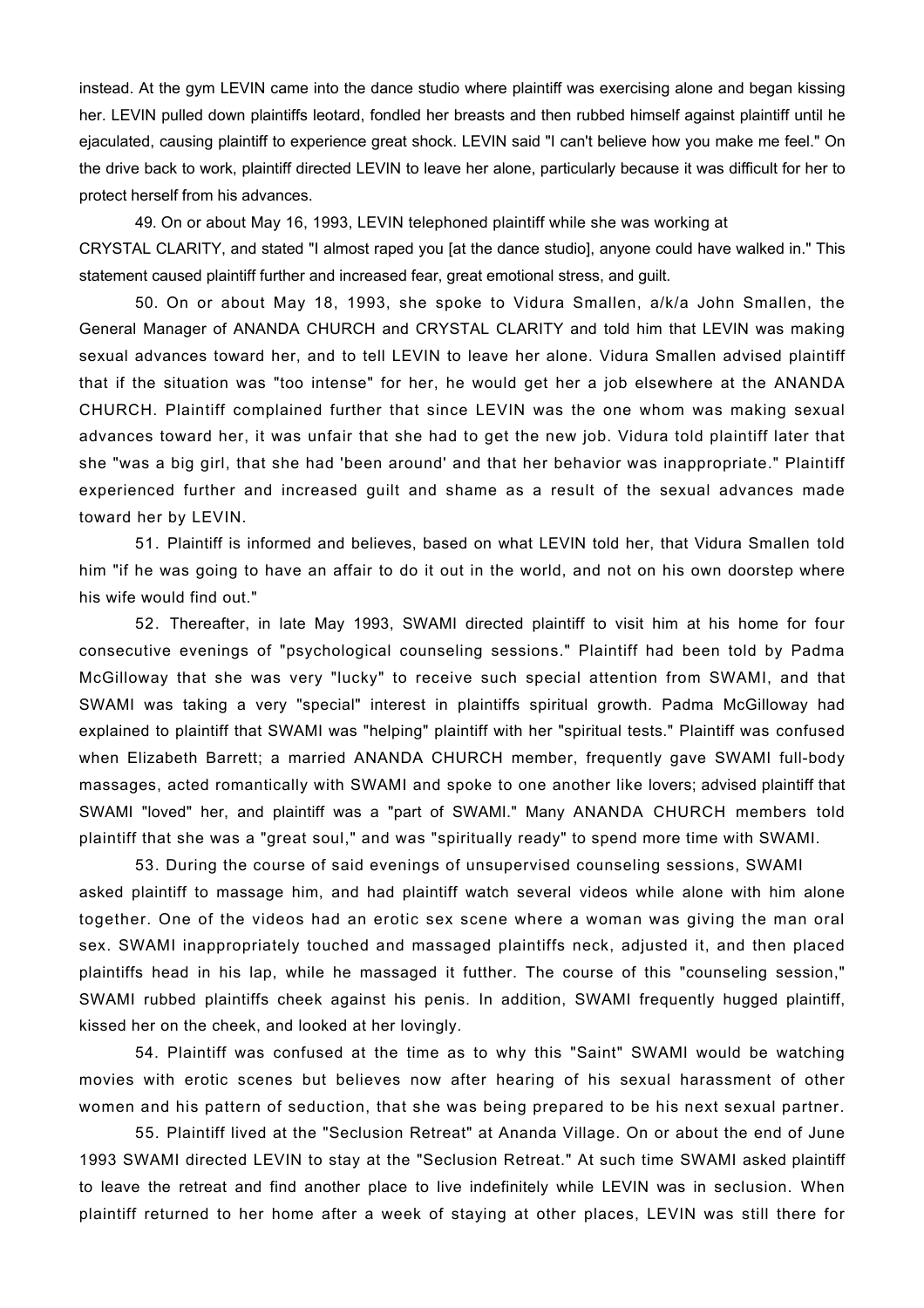another week of seclusion and within a few days asked her to his place, where he promised that he would leave plaintiff alone at work. One day later, however, LEVIN, left a s love poem on plaintiffs door and then initiated further sexual contact. The next night he rubbed himself against plaintiff who was fully clothed until he ejaculated, and then told plaintiff to leave. The next two evenings plaintiff slept overnight with LEVIN and although plaintiff did not have sexual intercourse with him, he rubbed against her until he ejaculated.

56. Plaintiff is informed and believes that SWAMI set her up to be alone with LEVIN at the Seclusion Retreat, where she would be seduced into performing sexual acts with LEVIN.

57. Plaintiff and LEVIN continued to work together at CRYSTAL CLARITY, where LEVIN ignored plaintiff so as to maintain a facade that nothing had happened between them. Because plaintiff was afraid of repercussions from ANANDA CHURCH, she acquiesced to this facade, even though she was under an enormous amount of emotional stress and felt she could not turn to anyone for help.

58. From June until September 1993, plaintiff was kept working at CRYSTAL CLARITY under these conditions, and was not given any women counselors to talk to. Neither Vidura Smallen nor SWAMI asked her how she was dealing with the situation rer^rdi^n I .EVIN, after she had complained to them. Plaintiff was treated like an object, and not as a person with feelings, and several times LEVIN told her they were considering sending her away to Seattle causing plaintiff to live in fear of being "sent away."

59. During this time,LEVIN would turn up at the dance studio where plaintiff exercised at lunch times, or drive her to a secluded place in Grass Valley. LEVIN would often strip plaintiff and rub against her until he ejaculated, felt her body, and had her perform oral sex on him. No intercourse took place and the sex was solely for the gratification of LEVIN's lust. LEVIN treatedplaintiff like a whore, yet told plaintiff that he was very much in love with her, that he was not happily married and wanted to leave his wife. Plaintiff told LEVIN that she didn't want to see him at least until he was separated but he asked her to continue such lunch-time rendezvous with him until he was able to leave his wife, because "he couldn't live without [plaintiff]." LEVIN also told plaintiff that it was "God's will" that they should be together and that it had the guidance of the spiritual precursor of ANANDA CHURCH. Because plaintiff had been unduly influenced to submit to the assertion of LEVIN's authority over her, she believed everything he told her.

60. In late August 1993 plaintiff told LEVIN that she felt he was using her for sex, that she didn't want to work with him anymore, and that the conduct needed to stop. In retaliation therefor LEVIN went to SWAMI and asked that plaintiff be moved out of CRYSTAL CLARITY. During this same week, LEVIN wrote PLAINTIFF a letter saying he was sorry for the loss of her job, and asking her to go away with him for the weekend to Denver. He told plaintiff that he had booked flights for her. Plaintiff declined his offer.

61. Also in the same week LEVIN arrived at plaintiffs cabin and stayed for about an hour, where he rubbed her breasts and ejaculated against her while he was fully clothed. The following week plaintiff was moved to a new job in the computer department for ANANDA CHURCH, but it was done so abruptly that many people in the community became alerted and began to gossip about plaintiff further increasing the burden of guilt and shame and causing her to sink into a severe depression, and experience long crying bouts and chronic fatigue. This was particularly difficult because plaintiff was still expected to manifest a "joyful" façade at work, to be a good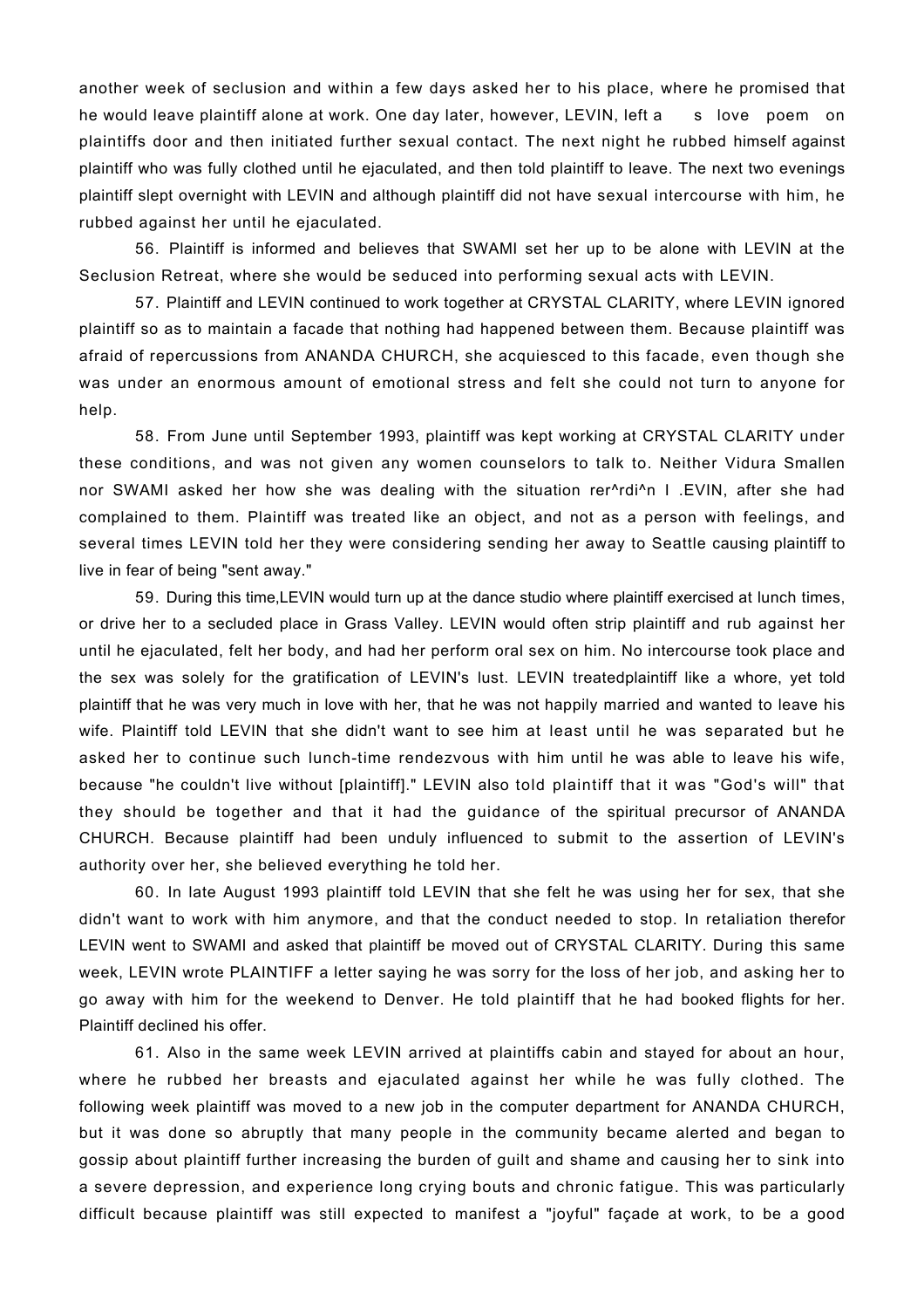devotee living selflessly for "God," and pretending as if nothing had happened.

62. During the month and a half while she was working at the computer department for ANANDA CHURCH, LEVIN would often contact plaintiff by asking her to meet him and leaving her notes telling how her much he missed her and loved her. When his wife went away on trips he would ask plaintiff to come to his house, and when she did he would usually rub himself against her, usually fully clothed, always making her feel very degraded. Because of her weakened and diminished reasoning abilities due to the defendants' coercive persuasion, plaintiff still wanted to believe that he really loved her as he would tell her.

63. One day during late September 1993 LEVIN directed plaintiff to meet him in a secluded place, where he stripped her, felt her body, and had her perform oral sex on him. Immediately after this, LEVIN told plaintiff that he did not want to have anything further to do with her, causing plaintiff to experience yet further shame, guilt and humiliation. The following weekend plaintiff was shaken by an emotional breakdown where she could not stop crying, was depressed and felt suicidal.

64. Plaintiff then moved to the women's ashram at Ananda Village in the hope that she would feel less vulnerable to LEVIN's advances because plaintiff was completely in LEVIN's power and would do anything that he asked of her. Plaintiff continued to suffer from severe depression and chronic fatigue.

65. In November 1993, plaintiff was very sick and spent several days in bed. The first day plaintiff was well, on or about November 20, 1993, she went to the mail room to pick up her mail. LEVIN was waiting for plaintiff in the mail room, and told plaintiff that he wanted to leave his wife, that she was away that weekend and asked plaintiff to visit his home in the evening so they could talk. Plaintiff declined. He asked plaintiff to come over in the morning instead with which request plaintiff complied and went to LEVIN's house on November 21, 1993. LEVIN did not want to talk, instead rubbing himself against plaintiff until he ejaculated. LEVIN then told plaintiff to leave.

66. On November 22, 1993, SWAMI directed plaintiff to leave Ananda Village, and said that she was not welcome there. SWAMI told plaintiff to go to a different ANANDA CHURCH settlement, either in Seattle or Assisi, but plaintiff was crying and told him she wanted to go to Palo Alto. Plaintiff was given no chance to defend herself or explain anything.

67. At all times during her employment and other than any events immediately prior to her termination, plaintiff received no significant criticism of her work and performed her job in a satisfactory manner. However, on December 1, 1993, plaintiff went to work at ANANDA CHURCH and found that she had been replaced in her job and was expected to train this new person. It was made very clear to plaintiff that she was to leave as soon as possible and that she was unwelcome.

68. The following weekend plaintiff left Ananda Village. She had no job, no money to support herself, nowhere to live, was physically ill and was in deep emotional trauma over the shame, humiliation and heartbreak she was experiencing. For two weeks she had to stay with her exhusband because she had nowhere to live, until he gave her money to move into the Ananda community in Palo Alto. Plaintiff was treated very coldly by the Palo Alto ministers David and Asha Prayer, and was told there were no jobs for her there. When plaintiff told Asha that she felt she had been sexually abused by LEVIN, Asha got very angry and told plaintiff that it was an affair that had gone sour, and that plaintiff was very immature and selfish. When she repeatedly asked for at least a letter of apology from LEVIN for the hurt he had caused her, Asha told her "that would never happen and [plaintiff] might as well forget about it." To this day, plaintiff has never received any apology from LEVIN.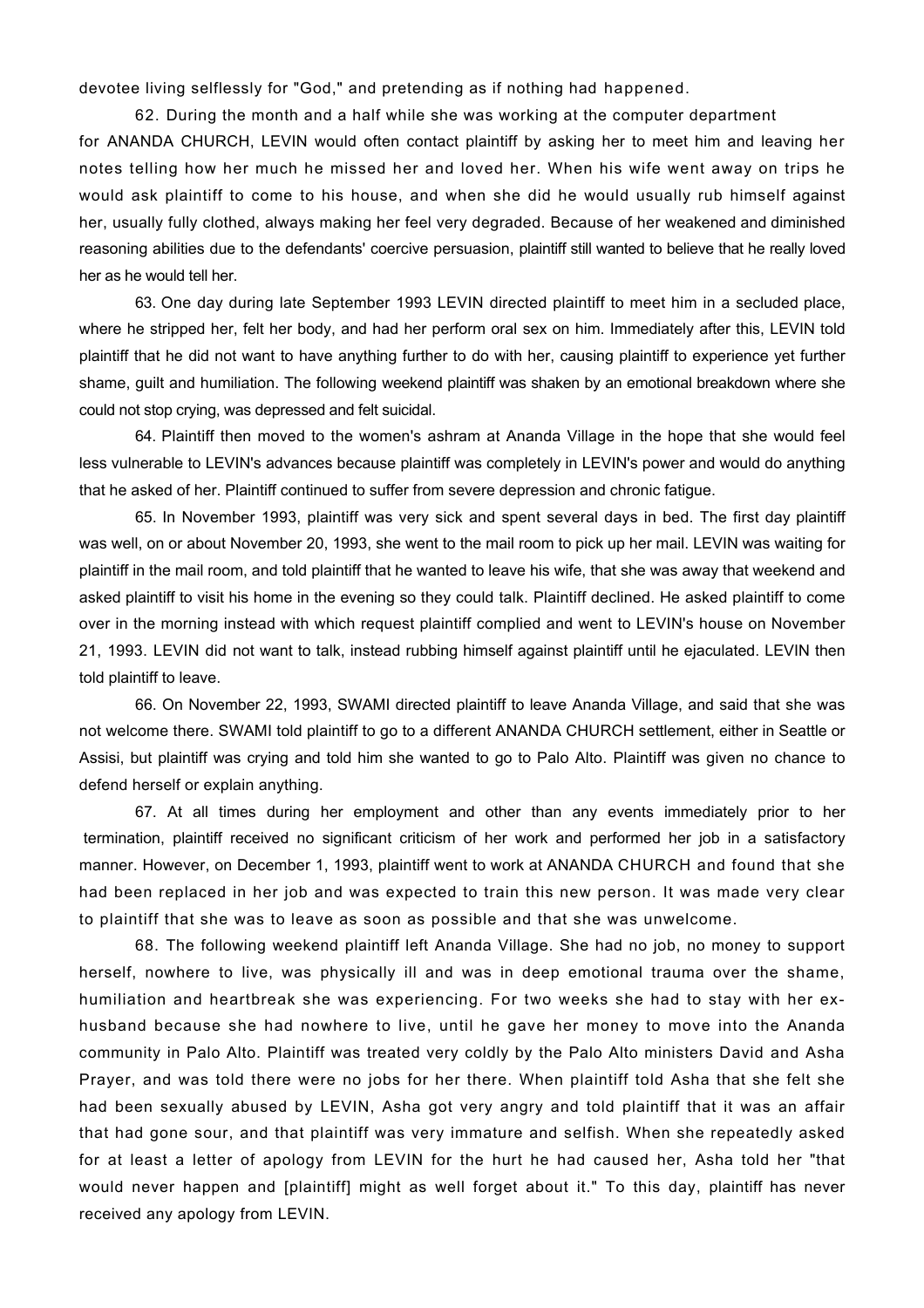69. Plaintiff suffered an emotional breakdown, stomach ulcers, which she have been in therapy ever since trying to recover from. In March of 1994 plaintiff had another emotional breakdown when she began to realize how sexually, emotionally and spiritually abused she had been. She was suffering from serious depression and felt suicidal. SWAMI and ANANDA CHURCH ministers did everything they could to protect LEVIN and placed all the shame and punishment onto plaintiff, with no concern for her emotional or spiritual welfare. Plaintiff was told not to tell anybody about what had happened to her, and was harshly punished and ostracized from the community for the sexual misconduct perpetrated against her by LEVIN, SWAMI, CRYSTAL CLARITY and ANANDA CHURCH. Plaintiff has been in therapy ever since trying to recover from this intense emotional trauma. Plaintiff has been unable to even think about the idea of having a relationship with a man again, and it may take years to heal from the lack of confidence, low selfesteem and lack of trust she now experiences, after the sexual harassment as alleged herein. Spiritually, plaintiff has a deep distrust of religious organizations and ministers because of the betrayal she experienced from defendants herein and it may take a very long time to recover from such spiritual harm.

70. On November 21, 1994, MS. MURPHY filed a lawsuit against ANANDA, CRYSTAL CLARITY PUBLISHING, LEVIN, and SWAMI for sexual harassment and retaliation, fraud and deceit, intentional infliction of emotional distress, and battery. That action was *Bertolucci v. Ananda Church of Self-Realization, et al.* (San Mateo County Case No. 390230) *("Bertolucci v Ananda").* The *Bertolucci v. Ananda.* Complaint was subsequently amended on December 16, 1994.

71. At all times material to the present action, MS. MURPHY was represented in the *Bertolucci v. Ananda* case by attorney Ford Greene of Hub Law Offices in San Anselmo, California and attorneys Philip H. Stillman and Michael J. Flynn of Flynn, Sheridan & Tabb (presently known as Flynn, Sheridan, Tabb & Stillman) ("FS & T') in Rancho Santa Fe, California.

72. In their December 29, 1994 answer to the *Bertolucci v. Ananda* first amended complaint ("ANANDA'S ANSWER"), defendants denied each and every allegation of that complaint, and further made averments or "new matter" that the ANANDA defendants knew were false. These false averments include, but are not limited to, the following: (a) the "complaint is a sham pleading" (ANANDA'S ANSWER, ¶2); (b) SWAMI "never ... used his spiritual position to coercively or otherwise persuade any person to submit to him for any sexual purpose" (ANANDA'S ANSWER, ¶16); (c) SWAMI "has never defined the spiritual life in terms of dry asceticism" (ANANDA'S ANSWER, ¶17); (d) SWAMI "has never harassed or exploited anyone, male or female, sexually or in any other way, by asking for a massage or by any other means" (ANANDA'S ANSWER, ¶19).

73. On December 29, 1994, ANANDA, SWAMI, AND LEVIN, through their counsel, defendants JON R. PARSONS and SHEILA RUSH instigated a proceeding by filing a frivolous Cross-Complaint against MS. MURPHY for defamation ("ANANDA CROSS-COMPLAINT"), falsely claiming that MS. MURPHY'S allegations against ANANDA, SWAMI and LEVIN in her *Bertolucci v. Ananda* Complaint was a "sham lawsuit". That Cross-Complaint was solely based on intentional lies and gross distortions of the truth, and said defendants knew of its utter falsity

at the time they filed the Cross-Complaint. The false and totally unsupported allegations in the ANANDA CROSS-COMPLAINT include, but are not limited to:

(a) Walters (SWAMI) not only never sexually harassed Bertolucci, but he never acted improperly towards Bertolucci in any way, sexual or otherwise,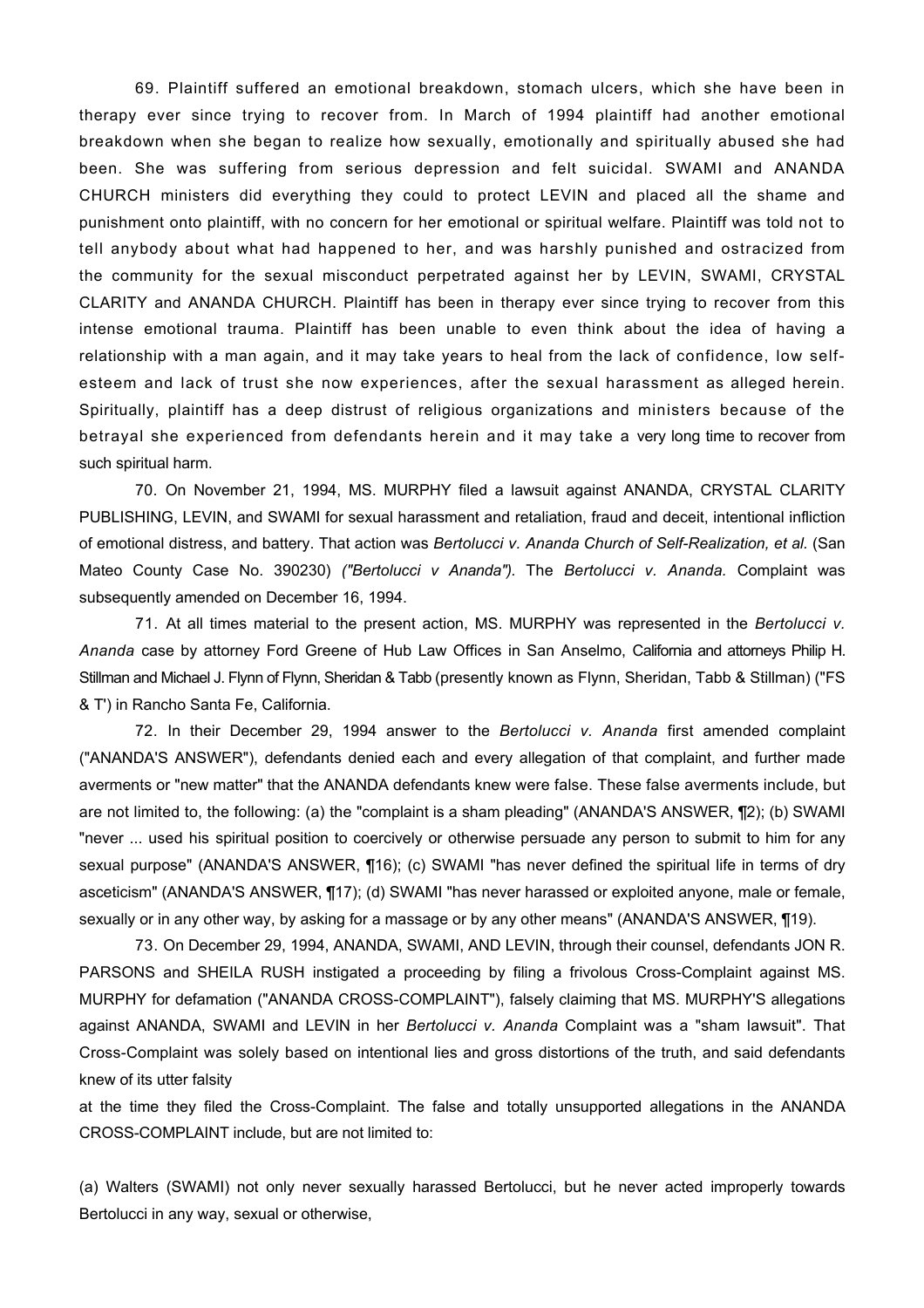(b) Bertolucci never told Walters that she believed she was being sexually harassed by Levin, or by anyone, and that Walters (SWAMI) never retaliated against Bertolucci for any complaint of harassment,

(c) Walters (SWAMI) has never sexually harassed or exploited anyone, male or female, sexually or in any other way, nor has Walters used his position to coercively, or otherwise, persuade any person to submit to him for any sexual purpose ..." (ANANDA CROSSCOMPLAINT, ¶30);

Levin is informed and believes and thereon alleges that beginning in about October,1994 and continuing to the present, ... Bertolucci has published oral statements to third parties that:

(a) Levin sexually harassed Bertolucci and

(b) Levin retaliated against Bertolucci because of her complaint of sexual harassment by Levin" . . . "These statements were completely untrue." (ANANDA CROSS-COMPLAINT, ¶¶48, 49); and Bertolucci expanded the scope of her sexual harassment complaint to include false and baseless allegations against Walters (Swami), to lay a foundation for filing the complaint with additional false, malicious, and scandalous allegations about Walters (SWAMI) and Ananda" (ANANDA CROSS-COMPLAINT, ¶7);

74. On February 22, 1995, SWAMI executed a declaration under penalty of perjury wherein he categorically denies the vast majority of allegations underlying MS. MURPHY'S *Complaint in the Bertolucci vs. Ananda et al. case. SWAMI knew that this declaration contained* numerous falsities, but nevertheless signed the declaration. In part, SWAMI declared under oath that:

"Plaintiffs statement to Kelly Coogan that I 'had sex with numerous women since the early days of Ananda' at Ananda, is untrue." (Declaration of J. Donald Walters *in Opposition to Special Motion to Strike, Bertolucci v. Ananda et al., ¶¶22(a))* 

"Plaintiffs statement to Kelly Coogan that 'all of these women had been emotionally traumatized by the experience and that some had ended up going *crazy' is untrue. (Id.* at *¶22(b))* 

"Plaintiffs statement to Kelly Coogan that I have 'sexually abused' anyone, is untrue." *(id at*t ¶22(c))

"Plaintiffs statement to Kelly Coogan that I have 'sexually abused' my housekeepers by asking them, requiring them, or forcing them to perform the *sexual act referred to in Coogan's declaration ... is untrue" (Id. at*<sup>70</sup>"2IA),

"Plaintiffs statement to Kelly Coogan that I have 'sexually abused' one of my housekeepers by asking, forcing, or requiring that she perform the sexual act referred to in Coogan's declaration ... is untrue." *(Id.* at  $\P(22(e))$ 

"Plaintiffs statement to Kelly Coogan that I forced Kimberly Moore into marriage is untrue.". (Id. at ¶22(g))

"Plaintiffs statement to Kelly Coogan that I raped Kimberly Moore is untrue." *(Id.*at ¶22(h))

"Plaintiffs statement to Kelly Coogan that I have been sexually involved with Elizabeth Barrett is untrue." *(Id.* at ¶22(i))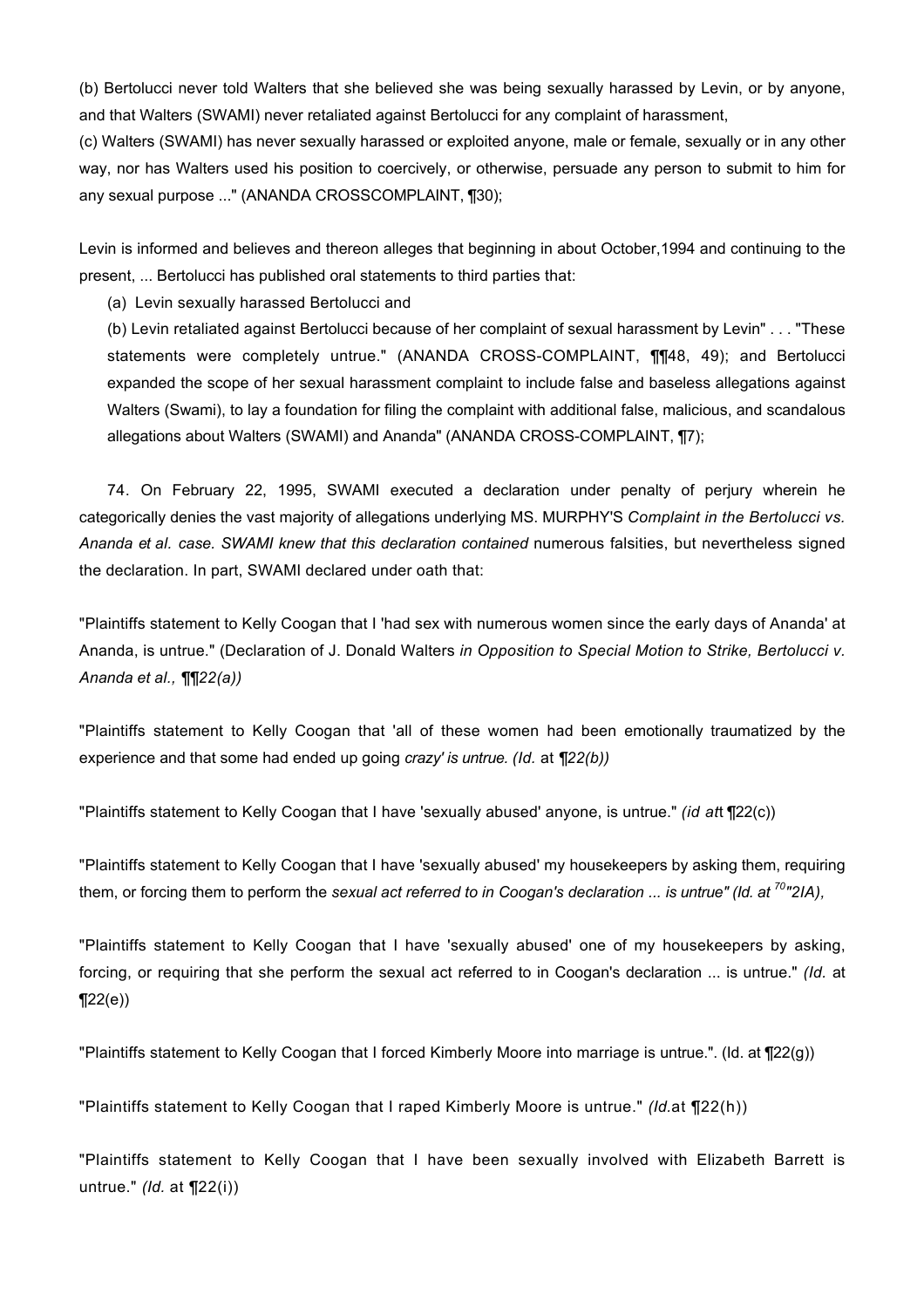"Plaintiffs statement to Kelly Coogan that I have sexually victimized women and then handed them down to male members of Ananda Village to marry, is untrue." *(Id.* at ¶22(j))

"Plaintiffs statement to Kelly Coogan that I engaged in improper sexual conduct in the Crystal Hermitage guest room is untrue." *(id* at ¶22(k))

"Plaintiffs statement to Kelly Coogan that I intended plaintiff to be 'one of [my] sexual partners' is untrue." *(Id.* at ¶22(1))

"Plaintiffs statement to Peg Baat that the Ananda Church, as plaintiffs employer, sexually harassed plaintiff is untrue. *(Id.* at ¶23(b))

"Plaintiffs statement to Peg Baat that the Ananda Church practiced coercive persuasion is untrue." *(Id.* at ¶23(c))

"Plaintiffs statement to Peg Baat that I have used the Ananda Church as a mechanism for the sexual exploitation of women' is untrue." *(Id.* at ¶23(e))

"Plaintiffs statement to Peg Baat that eight women have been victims of sexual harassment by me is untrue. I have never sexually harassed anyone." *(Id.* at23(h))

75. SWAMI's February 22, 1995 Declaration in Opposition to Special Motion to Strike, like the ANANDA CROSS-COMPLAINT was filled with lies and distortions of the truth. SWAMI maliciously used both the ANANDA CROSS-COMPLAINT and his February 22, 1995 Declaration for the purpose of countering Bertolucci's truthful allegations. Kriyananda continued to use defendants' Cross-Complaint in this manner as is illustrated by his April 18, 1995 and April 25, 1995 letters.

76. SWAMI'S deposition in *Bertolucci v. Ananda* et *alL* was held in September, 1995. At his deposition, SWAMI contradicted his prior representations and admitted that he in fact did have sexual contact with many women as was alleged by MS. MURPHY in *Bertolucci v. Ananda et al.* It is clear from SWAMI'S own testimony that defendants knew that the allegations in their Cross-Complaint were false when it was filed. Defendants instead intentionally disregarded the truth and chose to further spread lies using the sealing order to further deceive defendants' followers. Ms. Bertolucci tried to expose the truth by seeking the reversal of the sealing order in this case, but was unsuccessful. Meanwhile, Defendants continued to prosecute their CrossComplaint from September, 1995 through September, 1997.

77. On or about September 29, 1995, the law firm of F S &T caught an individual named Peter Barranco stealing the law firm's paper trash from inside its fenced, secure, gated compound in Rancho Santa Fe, California. FS & T later learned that Barranco was employed by Jona Bolling, who at the time was employed by Dennis Schoville and Cindy Cipriani of the Law Firm Gray Cary Ware & Freidenrich.

78. On or about the spring of 1996, attorneys for Ms. MURPHY learned that Jona Bolling was working for Defendant Weaver at the time of the theft of the documents. On or about June 14, 1996, FS & T brought a complaint against Barranco and Bolling for the theft of privileged law firm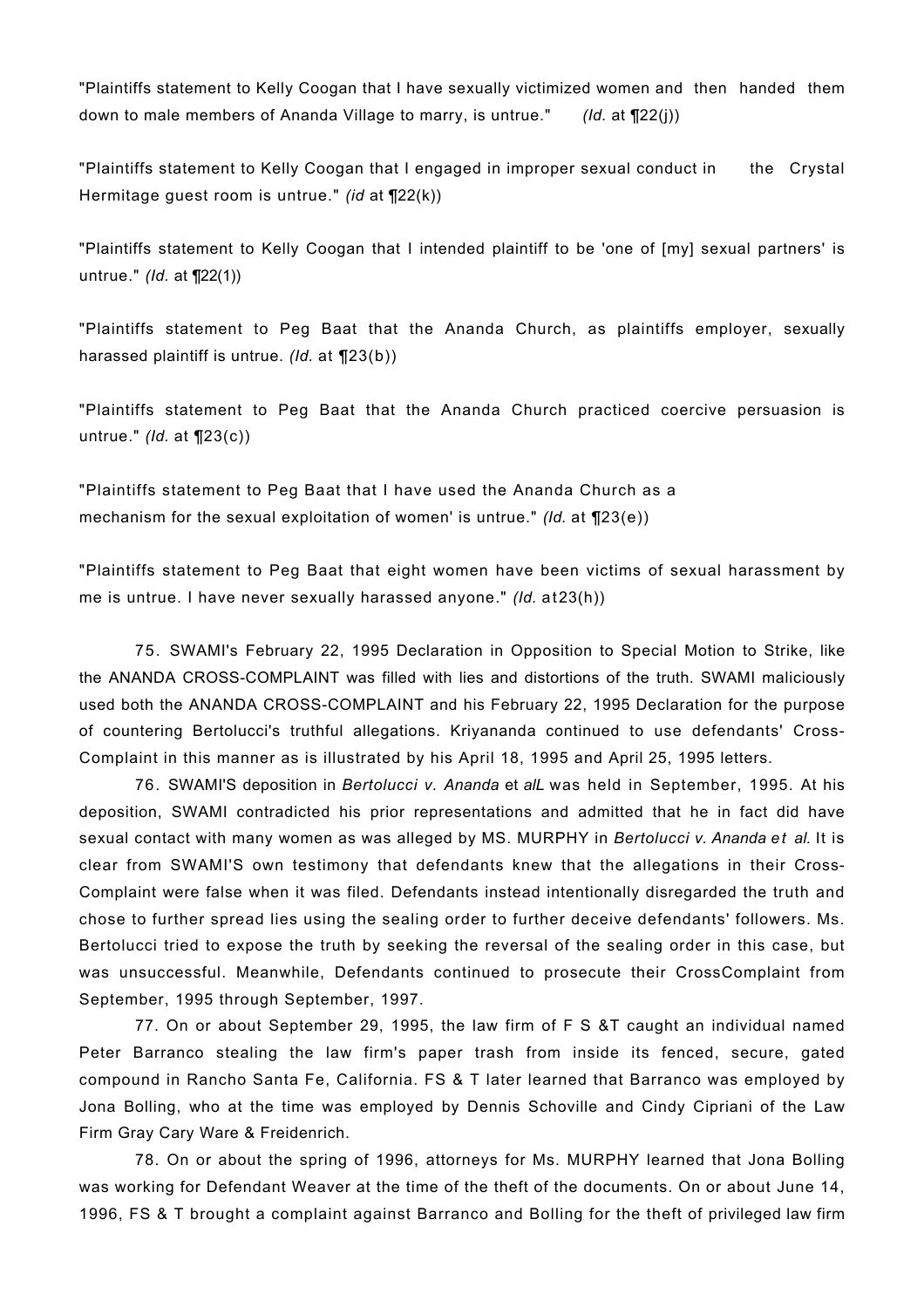documents.

10. In FS & Ts lawsuit against Barranco and Bolling, both Barranco and Bolling have asserted the Fifth Amendment privilege against self-incrimination and they have to date refused to reveal who hired and paid them to steal FS & Ts privileged attorney/client documents. They have also refused to reveal who is paying their attorneys who have worked substantial hours in their defense of that case.

79. Defendants ANANDA, SWAMI, LEVIN, PARSONS, and SHEILA RUSH acted without probable cause in filing the ANANDA CROSS-COMPLAINT, and all of said defendants well knew that the allegations in the complaint were false. Nevertheless, said defendants continued to assert their defamation-related claims against Plaintiff falsely and maliciously, and notwithstanding notice by Plaintiffs attorneys that the ANANDA CROSS-COMPLAINT was frivolous and lacked any indicia of probable cause, said defendants persisted in their relentless prosecution of their frivolous Cross-Complaint. Moreover, even despite SWAMI's deposition held in September, 1995, wherein SWAMI admits that many of MS. MURPHY'S allegations are true, defendants maliciously continued to prosecute their cross-complaint against Ms. Bertolucci for defamation for nearly three years.

80. On October 1, 1997, the ANANDA DEFENDANTS dismissed the ANANDA CROSS-COMPLAINT against MS. MURPHY with prejudice because it lacked merit. A true and correct copy of the Ananda Defendants' Request for Voluntary Dismissal of the ANANDA CROSS-COMPLAINT is attached to the Complaint as Exhibit A. Subsequent to that date, the ANANDA defendants sought leave to amend that dismissal to a dismissal without prejudice. The Court granted the request, and amended the prior dismissal with prejudice to a dismissal without prejudice provided that defendants execute a covenant not to sue which they did.

# **FIRST CAUSE OF ACTION**

## **(CONVERSION AGAINST ALL DEFENDANTS)**

81. Plaintiff re-alleges and incorporates by reference each allegation contained in paragraphs 1 through 80 as though restated herein in full.

82. Defendants wrongfully converted to their own use for illegal purposes the private, confidential, attorney-client communications of FS & T with Plaintiff. Defendants, acting through their agents, William DiVita, Jona Boiling and Peter Barranco, wrongfully trespassed onto the private property of FS & T in order to steal and convert FS & T documents relating to Anne Marie MURPHY-documents they did in fact steal and convert for their own illegal use.

83. As a direct and proximate result of the conversion by the Defendants, Plaintiff has suffered and continues to suffer general and special damages in an amount to be determined at trial but not less than the jurisdictional limitation of this Court. The full nature, extent, and amount of these damages is currently unknown, but the Plaintiff expects that said damages will exceed \$25,000.

84. The conversion was executed by the Defendants with specific, malicious, and willful intention to injure the Plaintiff and to benefit the Defendants. Accordingly, the Defendants, individually and/or collectively should pay Plaintiff punitive damages in an amount not less than \$5,000,000.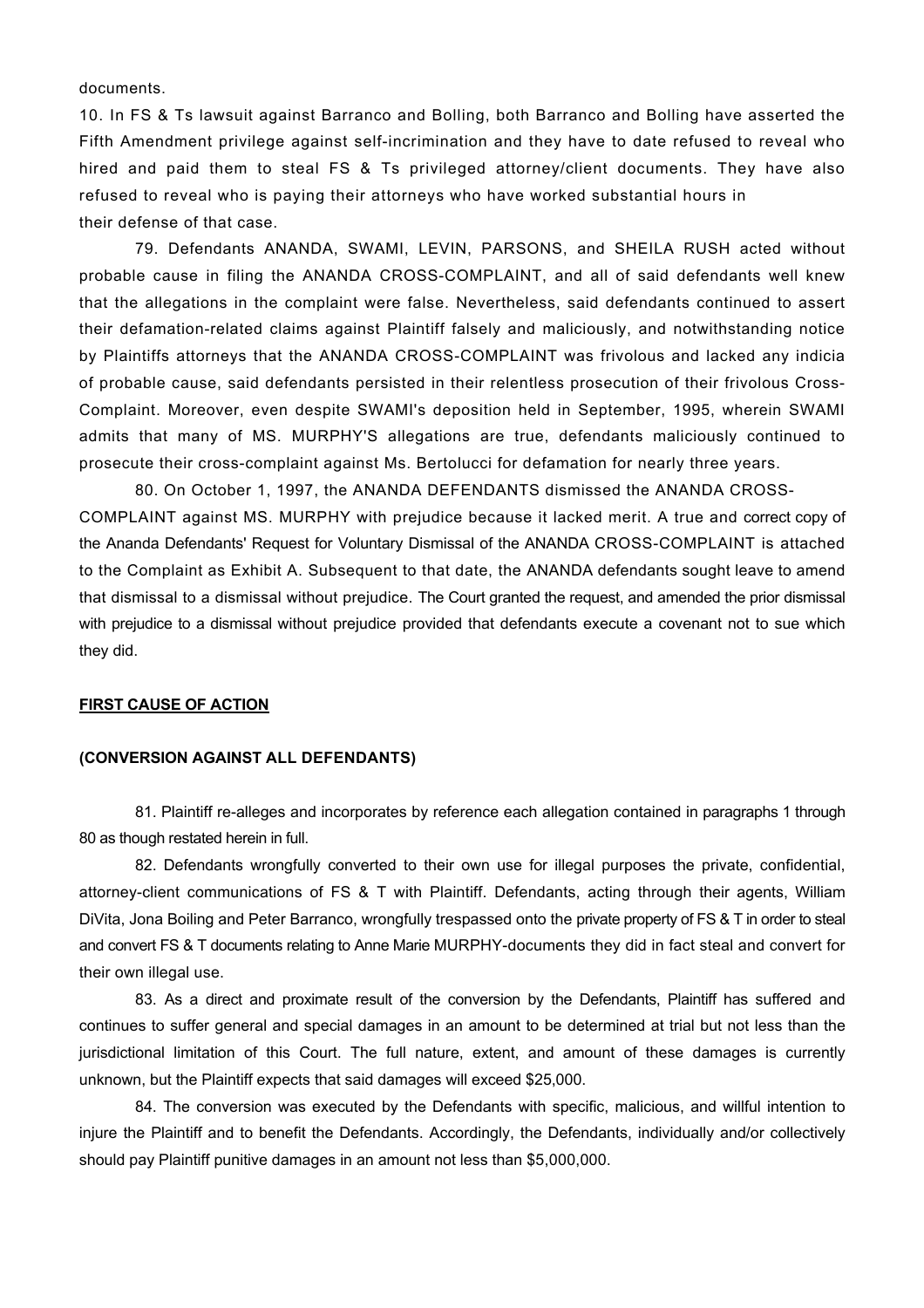#### **SECOND CAUSE OF ACTION**

# **(SPECIFIC RECOVERY OF PERSONAL PROPERTY [CLAIM AND DELIVERY] AGAINST ALL DEFENDANTS)**

85. Plaintiff re-alleges and incorporates by reference the allegations contained in paragraphs 1 through 84 as though restated herein in full.

86. MS. MURPHY is the owner and is entitled to immediate possession of all copies of law firm documents, audio tapes, video tapes, and any other tangible items relating to her *attorney-client relationship between she and her counsel at FS & T in the Bertolucci v. Ananda* et al. case which were maintained on FS & Ts private property between 1994 and the present.

87. On or about September 29, 1995, and potentially other dates, defendants ANANDA, SWAMI, WALTERS, JON PARSONS, and SHEILA RUSH, individually and/or acting through their agent(s), employee(s), servants, partner(s), joint venturer(s), and\or coconspirator(s) took wrongful possession of MS. MURPHY'S property by trespassing and stealing confidential and attorney-client privileged and attorney work product documents, and other

tangible property from the secured premises of MS. MURPHY'S counsel's law firm.

88. Based on information and belief, defendants are still in possession of the property. Defendants continue to refuse to deliver the property to MS. MURPHY and still unlawfully withhold the property from MS. MURPHY.

89. Based on information and belief, the property MS. MURPHY seeks the return of consists of all property defendants, or anyone acting on defendants' behalf, obtained from the law firm of FS & T on or about September 29, 1995 that relate to MS. MURPHY (a/k/a Anne Marie Bertolucci) or the *Bertolucci v. Ananda et al.* case, which, on information and belief, consisted of 5-10 trash bags of documents obtained from FS & T's law firm located at 6125 El Tordo, Rancho Santa Fe, California, and contains, in part, attorney-client communications, notes, documents, telephone calls and notes, bills, correspondence, memoranda and drafts of similar documents.

#### **THIRD CAUSE OF ACTION**

## **(INVASION OF PRIVACY AGAINST ALL DEFENDANTS)**

90. Plaintiff re-alleges and incorporates by reference the allegations contained in paragraphs 1 through 89 as though restated herein in full.

91. Plaintiff had a reasonable expectation of privacy in her private, confidential, attorney-client privileged communications and documents between herself and her attorneys, FS & T.

92. On or about September 29, 1995, and prior to that date, communications, notes,documents, telephone calls and notes, bills, correspondence, memoranda and drafts of similar documents ("the documents") between FS & T and MS. MURPHY did in fact exist inside the fenced, gated, secured area for the deposit of paper trash. On or about September 29, 1995, and for approximately 4 months preceding that date, at least as of May 31, 1995, FS & T was actively engaged in the preparation, preservation, and disposal of hundreds of different types and forms *of* private, confidential documents relating to MS. MURPHY and her claims against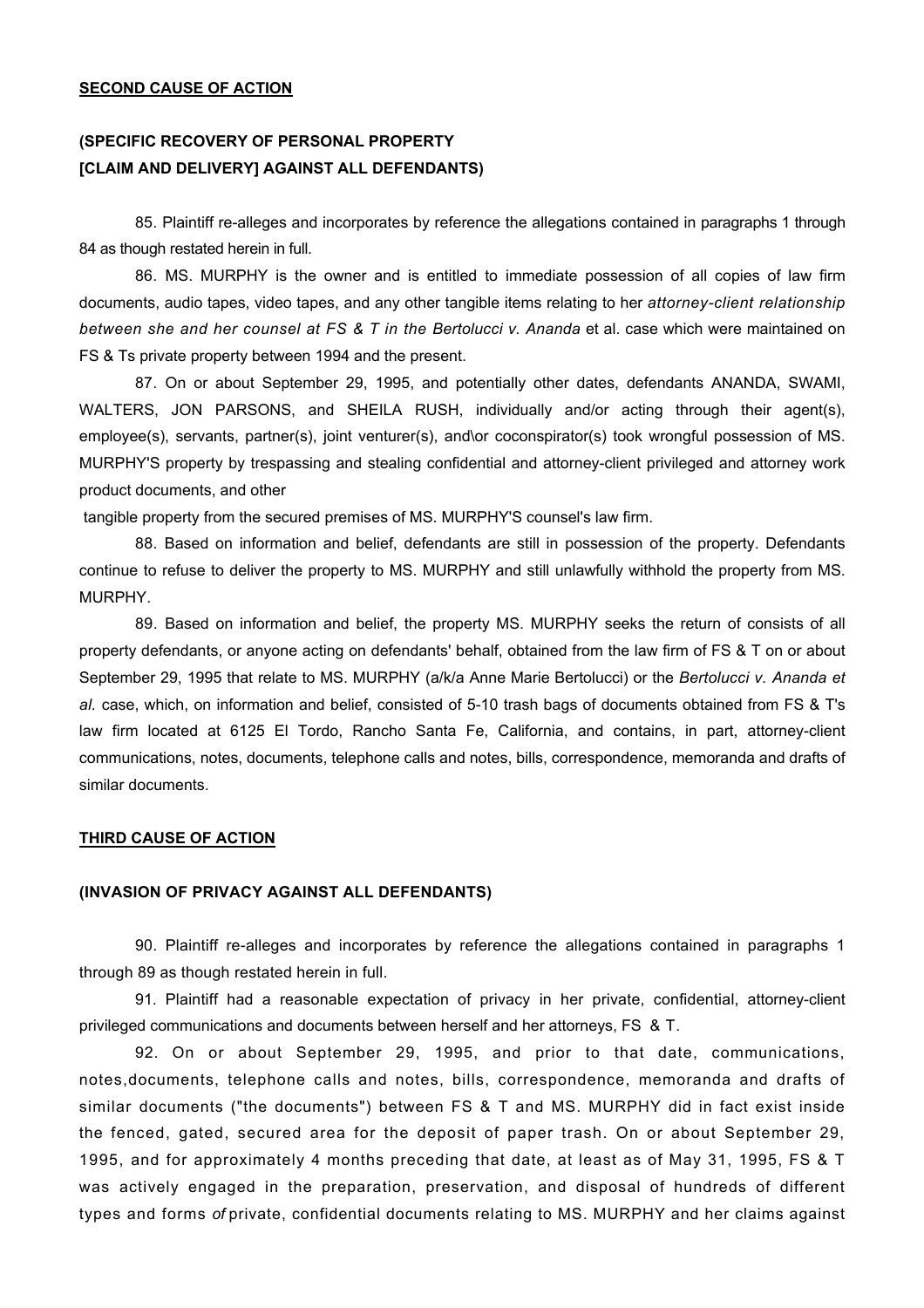the ANANDA defendants in the *Bertolucci v. Ananda et alL* case. Between May 31, 1995, and September 29, 1995, Defendants knew that FS & T was in possession of said "documents", and specifically and maliciously intended to and did in fact steal said "documents" for the purpose of invading ANNE MARIE MURPHY'S privacy.

93. As a direct and proximate result *of* the invasion of privacy by the Defendants, Plaintiff has suffered and continues to suffer general and special damages in an amount to be determined at trial but not less than the jurisdictional limitation of this Court. The full nature, extent, and amount of these damages is currently unknown, but the Plaintiff expects that said damages will exceed \$1,000,000.

94. The invasion of privacy was executed by the Defendants with specific, malicious, and willful intention to injure the Plaintiff and to benefit the Defendants. Accordingly, the Defendants, individually and/or collectively should pay Plaintiff punitive damages in an amount not less than \$5,000,000.

#### **FOURTH CAUSE OF ACTION**

### **(BREACH OF RIGHT OF PRIVACY BY INTRUSION AGAINST ALL DEFENDANTS)**

95. Plaintiff re-alleges and incorporates by reference each allegation contained in paragraphs 1 though 94 as though restated herein in full.

96. Defendants intentionally intruded into the private affairs of Plaintiff by trespassing into a private, secured, fenced area at FS & T and by stealing the "documents" in the possession of FS & T relating to Anne Marie MURPHY. Defendants have also breached Plaintiffs right toprivacy by conducting an "unreasonably intrusive investigation" of Anne Marie MURPHY not only related to the foregoing theft of documents, but also related, upon information and belief, to ongoing illegal physical and electronic surveillance of Anne Marie MURPHY and FS & T.

97. As a direct and proximate result of the breach of rights of privacy by intrusion by the Defendants, Plaintiff has suffered and continues to suffer general and special damages in an amount to be determined at trial but not less than the jurisdictional limitation of this Court. The full nature, extent, and amount of these damages is currently unknown, but the Plaintiff expects that said damages will exceed \$10,000,000.

98. The breach of right of privacy by intrusion was executed by the Defendants with specific, malicious, and willful intention to injure the Plaintiff and to benefit the Defendants. Accordingly, the Defendants, individually and/or collectively should pay Plaintiff punitive damages in an amount not less than \$5,000,000.

## **FIFTH CAUSE OF ACTION**

# **(MALICIOUS PROSECUTION AGAINST DEFENDANTS SWAMI, ANANDA, JON PARSONS, SHEILA RUSH, GORDON ROCKHILL, ROCKHILL, SCHAIMAN & CARR, AND DANIEL LEVIN)**

99. Plaintiff re-alleges and incorporates by reference each allegation contained in paragraphs 1 though 98 as though restated herein in full.

100. On or about December 28, 1994, Defendants ANANDA, SWAMI and LEVIN maliciously, and without probable cause, instigated a civil cross-complaint against Plaintiff ("ANANDA CROSS-COMPLAINT')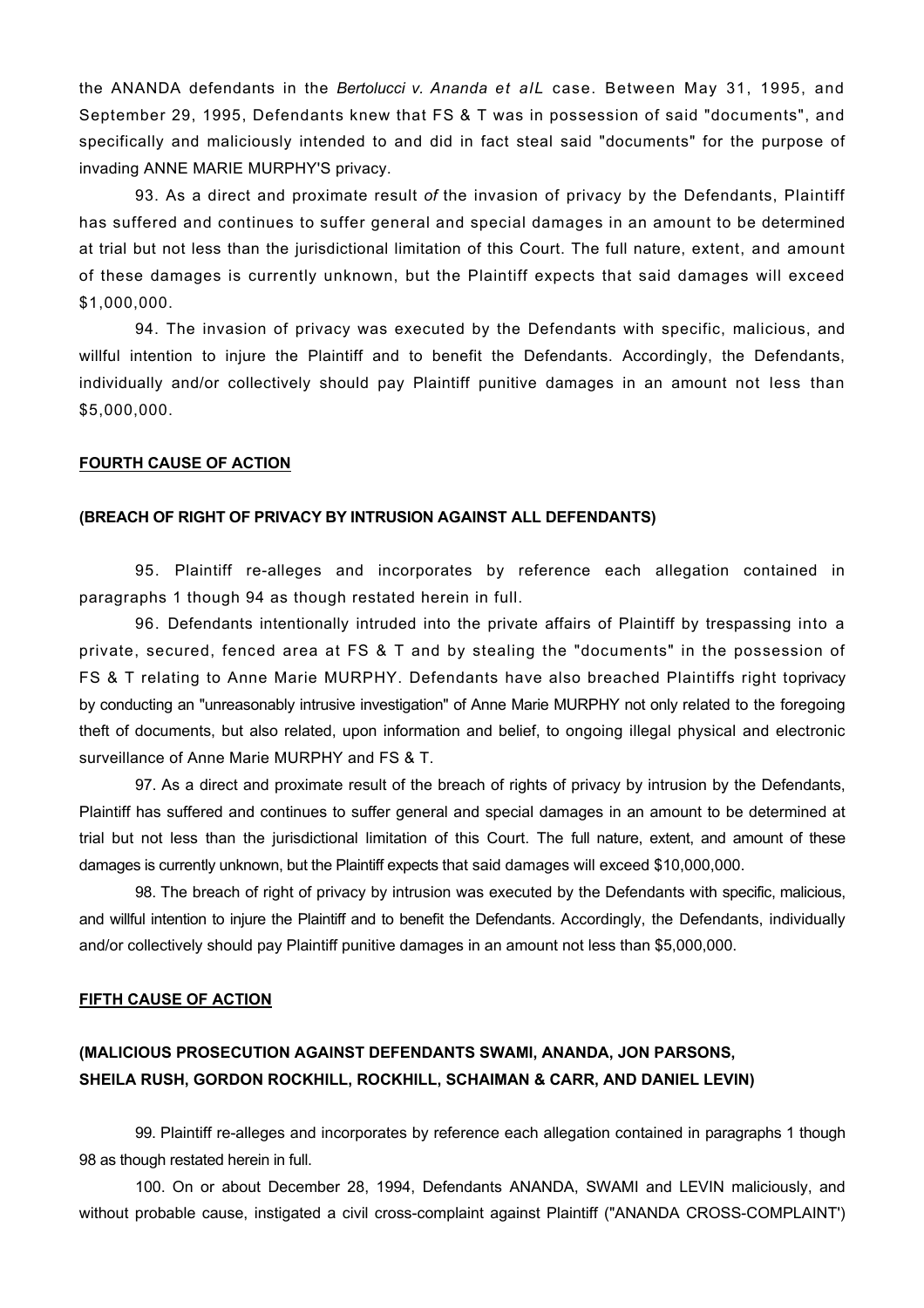for defamation in the San Mateo Superior Court case of *Anne Marie Bertolucci v. Ananda Church of Self-Realization* (San Mateo County Case No. 390230) *("Bertolucci v Ananda").* 

101. At all times herein mentioned, the defendants herein we:: ;;,at they had absolutely no basis for bringing the ANANDA CROSS-COMPLAINT. Defendants and their counsel filed the ANANDA CROSS-COMPLAINT with malice, ill will and improper motive.

102. On October 1, 1997, and after Defendants had prosecuted the ANANDA CROSSCOMPLAINT against Ms. MURPHY for nearly three years, the Defendants dismissed the ANANDA CROSS-COMPLAINT against MS. MURPHY with prejudice because it lacked merit. A true and correct copy of, the Ananda Defendants' Request for Voluntary Dismissal with Prejudice of the ANANDA CROSS-COMPLAINT is attached to the Complaint as Exhibit A. Subsequent to that date, the Court granted ANANDA defendants' request relief from the dismissal with prejudice by setting it aside and entering a dismissal without prejudice. sought leave to amend that dismissal to a dismissal without prejudice. A true and correct copy of the Court's Order setting aside the dismissal with prejudice and entering a dismissal without prejudice is attached to the Complaint as Exhibit . Defendants likewise sought the Voluntary Dismissal without Prejudice of the ANANDA CROSS-COMPLAINT because it lacked merit.

 103. As a direct and proximate result of the Defendants' malicious prosecution of the ANANDA CROSS-COMPLAINT, Plaintiff has suffered and continues to suffer general and special damages in an amount to be determined at trial but not less than the jurisdictional limitation of this Court. The full nature, extent and amount of these damages is currently unknown, but the Plaintiff expects that said damages will exceed \$1,500,000.

### **SIXTH CAUSE OF ACTION**

# **(CONSPIRACY TO STEAL PROPERTY, INVADE PRIVACY, AND GAIN UNFAIR ADVANTAGE IN LITIGATION AGAINST ALL DEFENDANTS)**

104. Defendants, acting in concert, filed the ANANDA CROSS-COMPLAINT without probable cause and wrongfully trespassed and stole plaintiffs personal property for the purpose of gaining an unfair advantage in the Bertolucci v. Ananda action. Defendants, acting in concert, specifically intended to use its unfair advantage in order to mislead ANANDA members, the public at large, and to further oppress MS. MURPHY.

105*.* Defendants have further engaged in a pattern of illegal conduct in order to conceal their extortionate plan and in furtherance of said plan, including the illegal theft of F S& T documents and the threatened use of the judicial process to make frivolous legal claims, while at the same time acting in concert to extort money based on the threat of public exposure of their false stories.

106. Acting in concert, Defendants agreed to hire agents Barranco and Boiling to steal, and did steal private, confidential attorney-client privileged communications between MS. MURPHY and FS & T from a fenced, secured, gated area at the offices of FS & T. Defendants stole said communication for the express purpose of using confidential, privileged information in their plan to invade MS. MURPHY'S right of privacy and to gain an unfair advantage in the *Bertolucci v. Ananda et* al. action. Defendants, acting in concert, agreed to invade the privacy of MS. MURPHY by stealing her private, confidential communications with her attorneys. Defendants knew or reasonably should have known that MS. MURPHY and her attorneys had a reasonable expectation of privacy in their communications placed in a secured, fenced, gated, law office compound.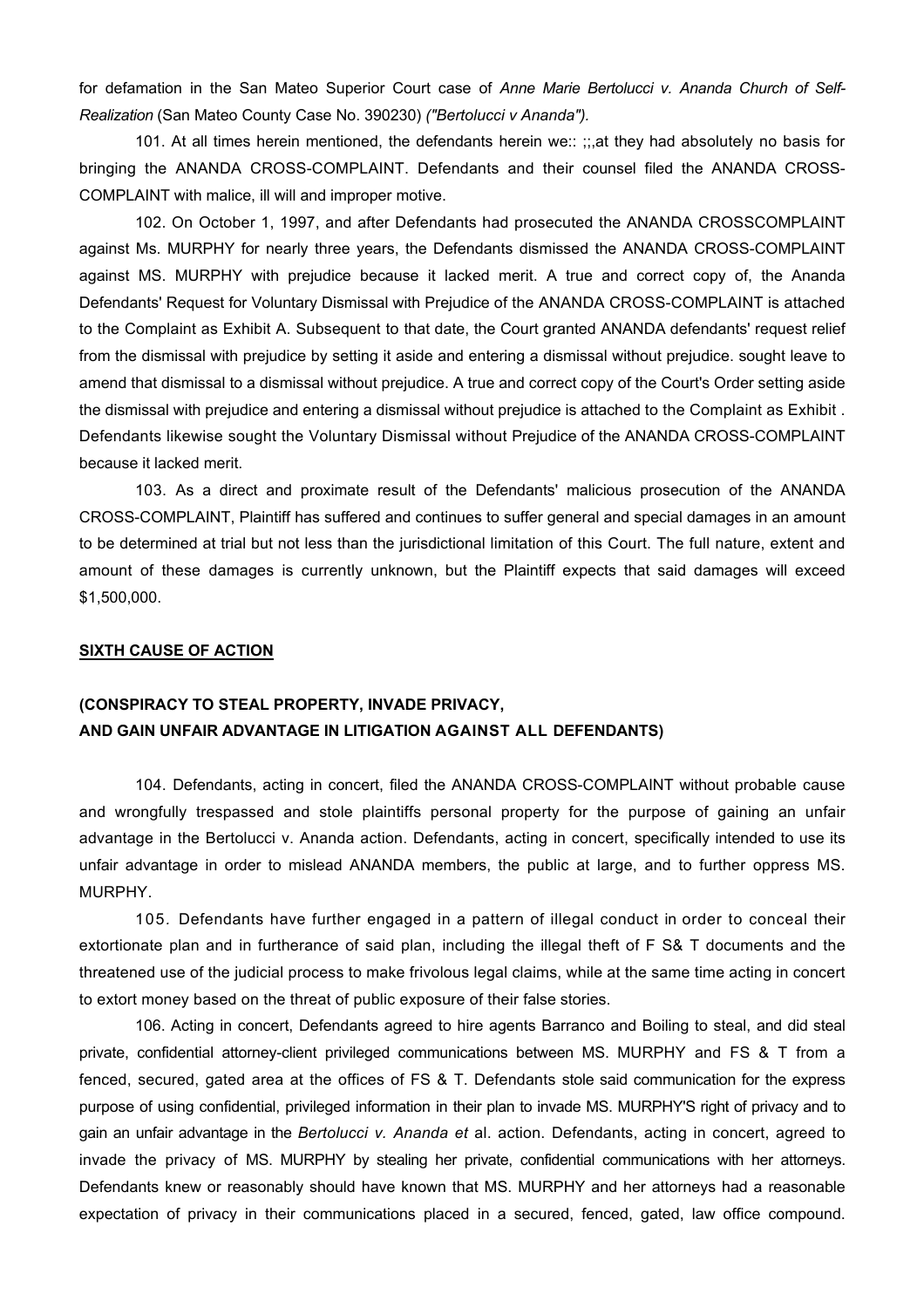Defendants, acting in concert, agreed to hire Barranco and Boiling to trespass onto the private property of the law offices of FS & T for the purpose of extorting money, stealing private, confidential, attorney-client communications, and invading the privacy of MS. MURPHY.

107. When FS & T discovered that Boiling was employed by Gray Cary Ware & Freidenrich on behalf of Weaver, they instituted a law suit against her and her agent, Peter Barranco, on June 14, 1996 in San Diego Superior Court, entitled *Flynn et al. v. Bolling et al. -* (North County Branch, Case No. N71723).

108. As a direct and proximate result of the conspiracy of the Defendants, Plaintiff has suffered and continues to suffer general and special damages in an amount to be determined at trial but not less than the jurisdictional limitation of this Court. The full nature, extent and amount of these damages is currently unknown, but the Plaintiff expects that said damages will exceed *\$150,000.* 

109. The conspiracy was executed by the Defendants with specific, malicious, and willful intention to injure the Plaintiff and to benefit the Defendants. Accordingly, the Defendants, individually and/or collectively should pay Plaintiff punitive damages in an amount not less than *\$250,000.* 

### **SEVENTH CAUSE OF ACTION**

## **(INTERFERENCE WITH CONTRACT AGAINST ALL DEFENDANTS)**

110. Plaintiff re-alleges and incorporates by reference the allegations contained in paragraphs 1 through 109 as though restated herein in full.

111. The trespass, theft, and conversion of Plaintiffs private, confidential communications and documents relating to many aspects of her attorney-client relationship with her counsel in the *Bertolucci v. Ananda* et al. case, and the malicious prosecution of the ANANDA CROSS-COMPLAINT were intended by the Defendants to interfere with the business relations and prospective economic relations of the Plaintiff and her counsel. Such conduct was intended to disrupt the Plaintiffs business relations and or prospective economic relations with her attorneys.

112. The Defendants' conduct was not justified, and was wrongful and illegal.

113. As a direct and proximate result of the interference with business relations of the Defendants, Plaintiff has suffered and continues to suffer general and special damages in an amount to be determined at trial but not less than the jurisdictional limitation of this Court. The full nature, extent and amount of these damages is currently unknown, but the Plaintiff expects that said damages will exceed \$100,000.

114. The interference with business relations was executed by the Defendants with specific, malicious, and willful intention to injure the Plaintiff and to benefit the Defendants. Accordingly, the Defendants, individually and/or collectively should pay Plaintiff punitive damages in an amount not less than \$5,000,000.

#### **EIGHTH CAUSE OF ACTION**

## **(ALTER EGO LIABILITY)**

115. Plaintiff hereby incorporates by reference Paragraphs 1 through 108, inclusive, as though set forth herein in full.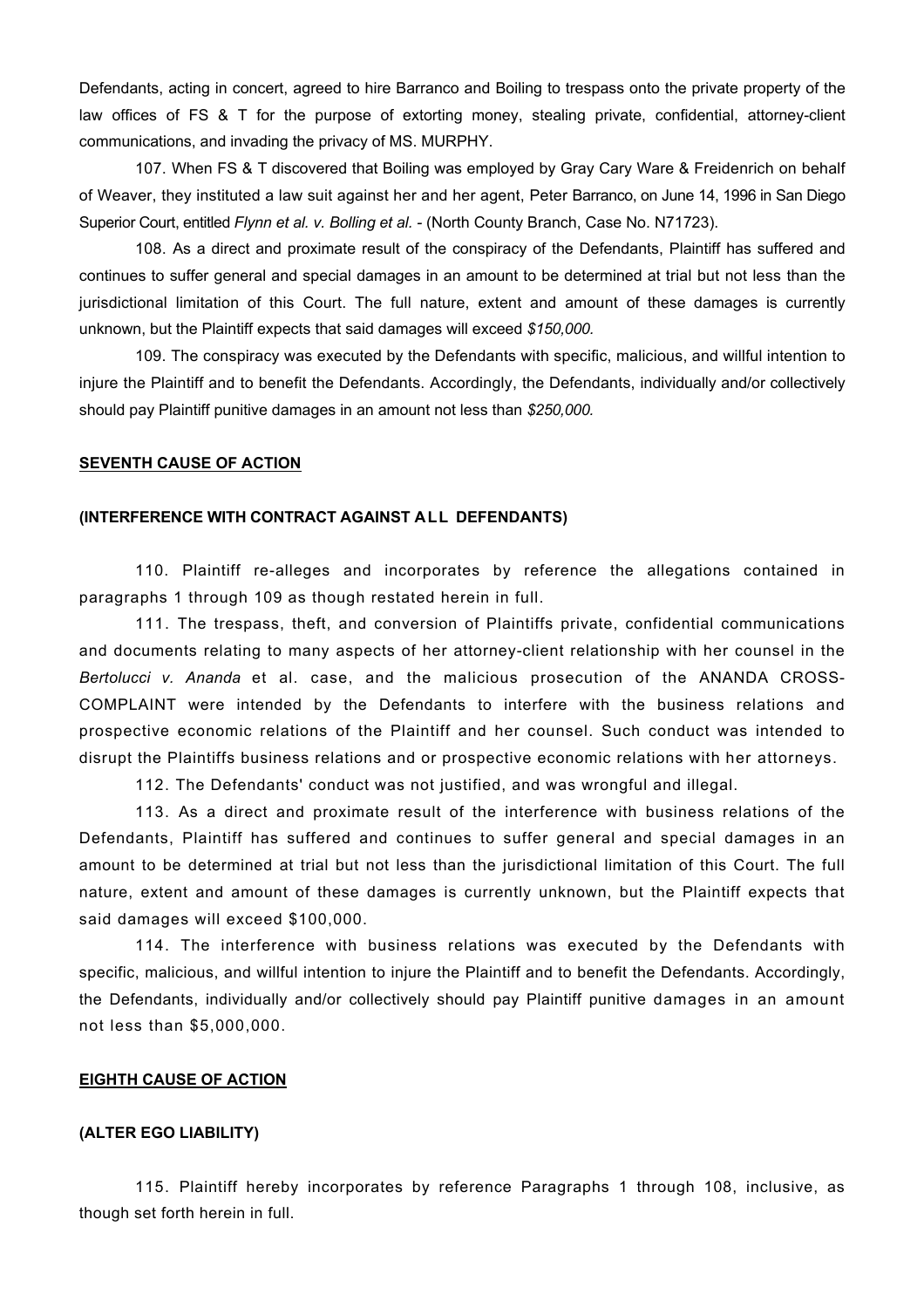116. ANANDA CHURCH, ANANDA CHURCH OF SELF REALIZATION OF PALO ALTO, EAST WEST BOOKSTORE, ANANDA CHURCH OF SELF REALIZATION OF SACRAMENTO are, among other corporations, dominated and controlled by SWAMI. SWAMI treats the corporations without regard for any independent existence, and regularly commingles personal and corporate assets. Moreover, none of the corporations maintain corporate records or any independent control over the assets of the corporations.

117. For example, SWAMI personally owns the copyrights to his numerous books and tapes. However, SWAMI uses ANANDA CHURCH to print, publish, market and distribute his books and tapes. SWAMI then helps himself to church funds as he pleases as "royalties." There is no corporate protocol for taking funds out of ANANDA CHURCH, according to the other two members of the ANANDA CHURCH board of directors, Jyotish Novak and Vidura Smallen.

118. In fact, Novak and Smallen have stated that there are no corporate minutes, no knowledge of the character of any of the payments, leading to the conclusion that SWAMI just gets paid what he wants, because SWAMI controls everything.

119. Moreover, SWAMI's improper use of the corporation is not limited to looting it of money. Despite an IRS filing for tax-exempt status which states that a tenet of ANANDA CHURCH is "only sex within marriage," and celibacy otherwise, SWAMI uses ANANDA CHURCH to obtain sex from parishioners, and SWAMI causes the members to be paid by ANANDA CHURCH for their sexual services.

120. Thus, there is such unity of interest and ownership that the separate personalities of ANANDA CHURCH, CRYSTAL CLARITY PUBLISHING and SWAMI no longer exist, and if the acts are treated as those of the corporation alone, an inequitable result will follow.

### **NINTH CAUSE OF ACTION**

### **(INTENTIONAL INFLICTION OF EMOTIONAL DISTRESS AGAINST ALL DEFENDANTS)**

121. Plaintiff re-alleges and incorporates by reference each allegation contained in paragraphs 1 though 120 as though restated herein in full.

122. The conduct of Defendants, including but not limited to (a) the trespass, theft, and invasion of privacy relating to the unlawful intrusion and conversion of the Plaintiffs private, confidential attorney-client privileged documents and other private materials; (b) the abuse of the judicial process by lying in court and failing to disclose their involvement with the September 29, 1995 theft of Plaintiffs personal property; (c) the continuous refusal to turn over the stolen property to MS. MURPHY; (d) intentionally invading MS. MURPHY'S right of privacy by stealing her confidential, attorney-client privileged and attorney work product protected documents; (e) intentionally intruding into the private affairs of Plaintiff by trespassing into a private, secured, fenced area at FS & T, stealing the "documents" and conducting an "unreasonably intrusive investigation" of Anne Marie MURPHY, not only related to the foregoing theft of documents, but also related, upon information and belief, to ongoing illegal physical and electronic surveillance of Anne Mane MURPHY and FS & T. All of such acts individually and collectively constitute extreme and outrageous conduct beyond all possible bounds of decency, and utterly intolerable in a civilized community.

123. Defendants intended to inflict emotional distress by said conduct and they knew that the extreme emotional distress suffered by the Plaintiff was the likely result of their conduct. Defendants conduct was the proximate cause of emotional distress suffered by the Plaintiff, which emotional distress was severe and of a nature that no reasonable person could be expected to endure.